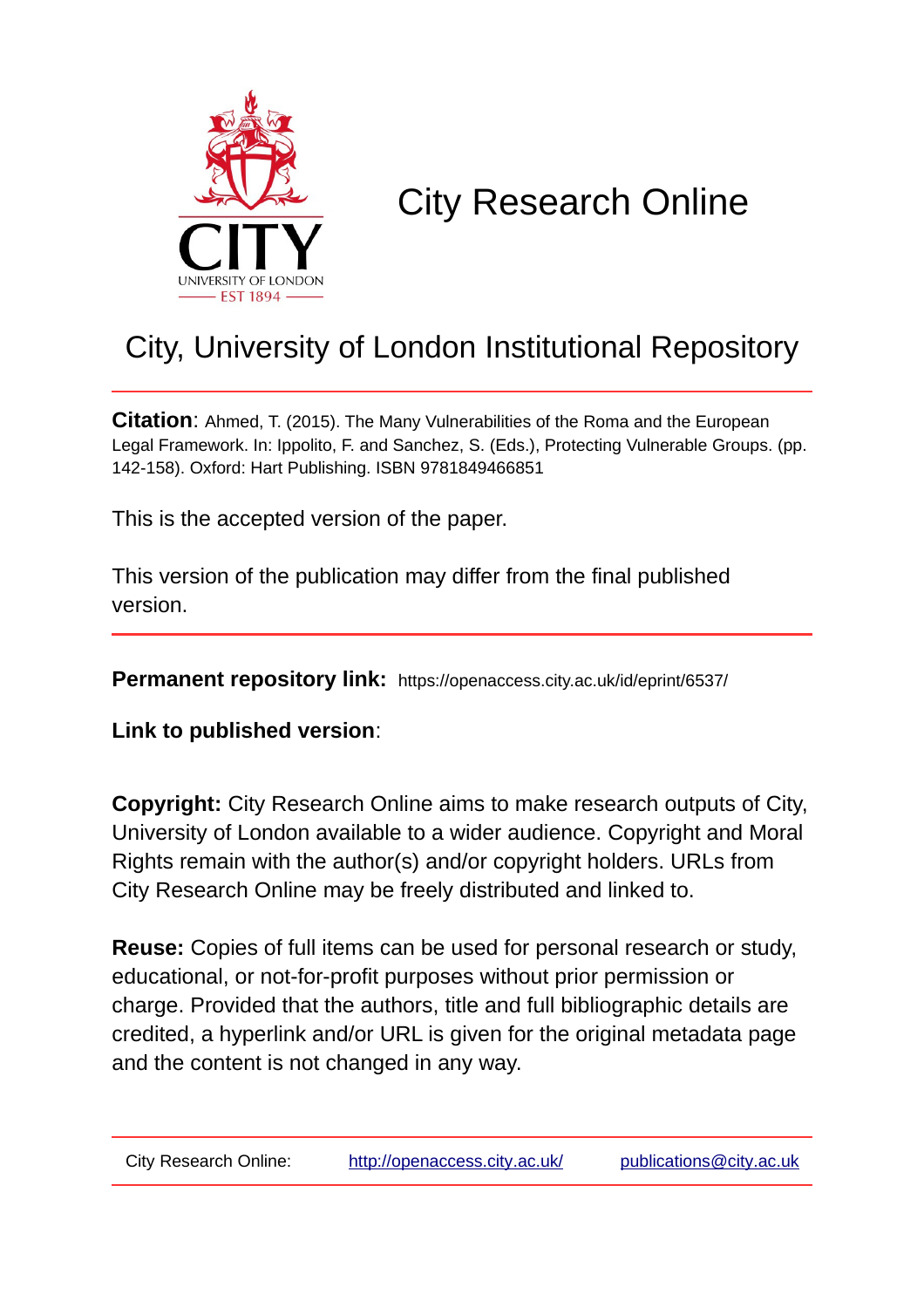### *The Many Vulnerabilities of the Roma and the European Legal Framework*

#### TAWHIDA AHMED

#### I. INTRODUCTION

THIS CHAPTER PROVIDES a brief overview analysis of the protection amongst European institutions of one of Europe's most vulnerable minority groups—the Roma community.<sup>1</sup> The rights of Roma found their way onto European age amongst European institutions of one of Europe's most vulnerable minority groups—the Roma community.<sup>1</sup> The rights of Roma found their way onto European agendas on the premise that peace and security in Europe<sup>2</sup> was in jeopardy, with the growing discrimination against Roma and the position of Roma in Europe as an impoverished minority group.

The chapter argues that Roma face challenges in European states both in terms of protection of their identity as a minority group and in terms of their social exclusion from society, which results from their position as a vulnerable minority group. Overcoming these challenges requires support for the protection of Roma minority identity, as well as the securing of the economic, social and political development of the group. There is required, therefore, a holistic approach to overcoming the vulnerabilities that Roma face in Europe, both in terms of protection of minority rights and protection from social exclusion.

 $<sup>1</sup>$  See generally on Roma in Europe: Yana Kavrokova, 'The Roma Issue in the European Multilevel</sup> System: Ideas, Interests and Institutions behind the Failure of Inclusion Policies' (2011) 10 *European Yearbook of Minority Issues* 359–80; European Commission, 'The Situation of Roma in an Enlarged Europe' (Luxembourg, European Commission, 2004); G Toggenburg and K McLaughlin, 'The European Union and Minorities in 2011' (2011) 10 *European Yearbook of Minority Issues* 503–21; A Xanthaki, 'Protection of a Specifi c Minority: the Case of Roma/Gypsies', in P Thornberry and Martin Amor Estebanez (eds), *Minority Rights in Europe* (Strasbourg, Council of Europe, 2004), 169–194; K Henrard 'The Council of Europe and the Rescue of Roma as a Paradigmatic Case of Failed Integration? Abstract Principles versus Protection in Concreto' (2011) 10 *European Yearbook of Minority Issues* 271–316; Mark Dawson and Elise Muir, 'Individual, Institutional and Collective Vigilance in Protecting Fundamental Rights in the EU: Lessons from the Roma' (2011) 48 *Common Market Law Review* 751–75; Helen O'Nions, *Minority Rights Protection in International Law: The Roma of Europe* (Aldershot, Ashgate, 2007); Robert Dunbar, *Comparative Study of the Working Methods and Conclusions of the Committee of Experts of the European Charter for Regional or Minority Languages and the Advisory Committee of the Framework Convention for the Protection of National Minorities* (Strasburg, Council of Europe, 2005).

 $2$  Kavrokova (n 1 above) 361–63.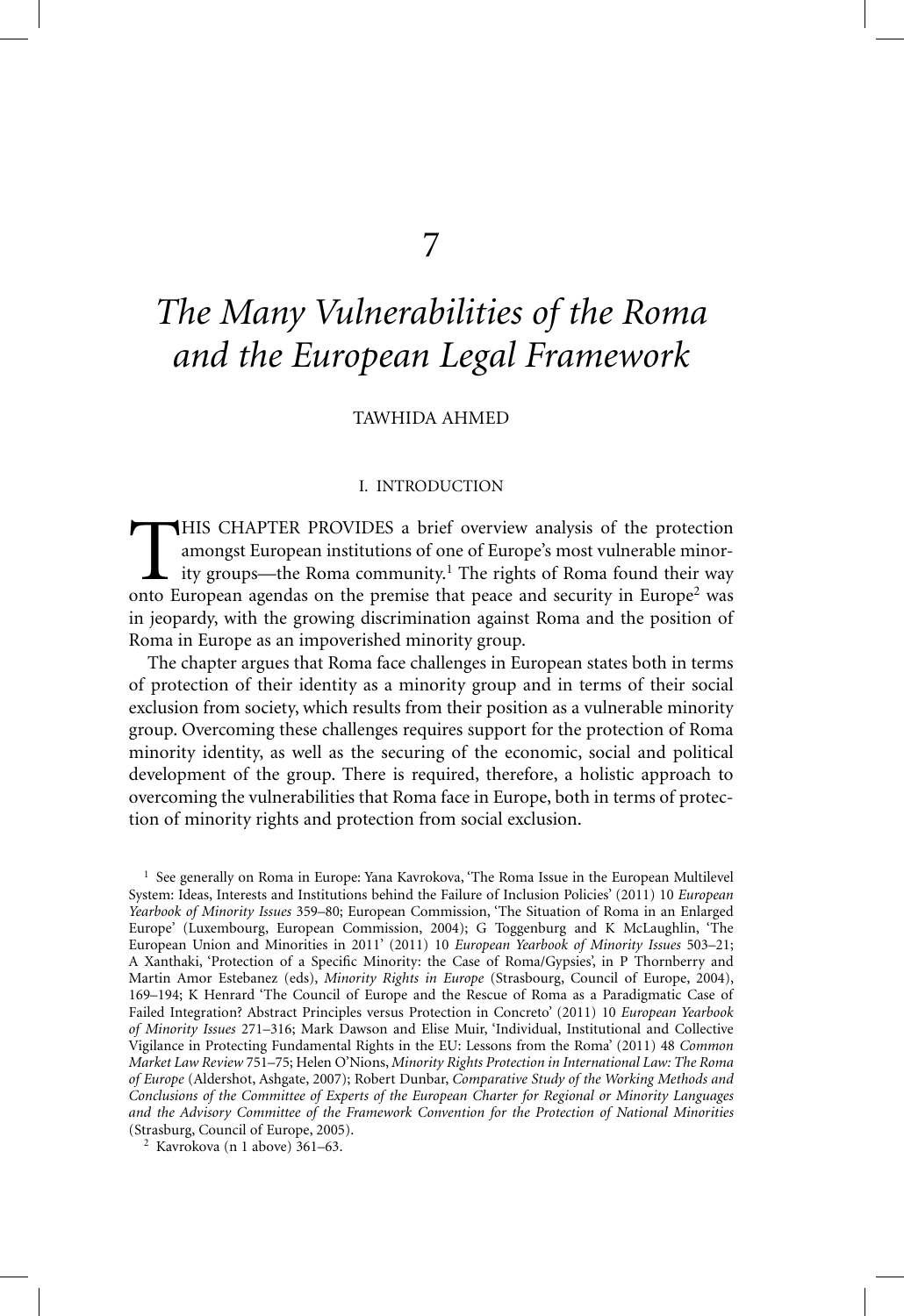This chapter first sets out the position of Roma in Europe and the multi-faceted vulnerabilities of the group, and identifies the human rights frameworks of action necessary to address these concerns (section I). The chapter then analyses the extent to which the Council of Europe (CoE) and the European Union (EU) address these frameworks, in terms of identity preservation (section II) and social exclusion (section III).

#### II. WHO ARE THE ROMA? AND IN WHAT WAYS ARE THEY 'VULNERABLE' IN EUROPE?

This chapter adopts the term 'Roma' (meaning 'men' in the Romani language)<sup>3</sup> as an umbrella for what is in fact a variety of groups with a multiplicity of identities. The Roma have an intriguing (and, still to some extent, unearthed) history. Roma are present not only in Europe, but also in the United States of America, Australia and the countries of Latin America and Asia. They are thought to have migrated to Europe from northern India<sup>4</sup> between the ninth and fourteenth centuries. There are up to 12 million Roma in Europe.<sup>5</sup> Roma are present all over Europe, but the majority are found in Central and Eastern Europe and the Balkans.

There is much by way of stereotyped perceptions of who members of the Roma group are and what their traditional lifestyles entail, which makes them part of a minority group that differs from majority populations in European countries.6 In reality, however, very little can be said about Roma culture with any certainty, partly due to inadequate information on Roma culture, and partly also because Roma are not a singular group with a singular culture. In cultural terms, Roma can be typically presented as both nomadic<sup>7</sup> (usually in Western Europe)

<sup>&</sup>lt;sup>3</sup> Singular 'Rom'. On terminology, see GD Kwiek, 'Afterword: Rom, Roma, Romani, Kale, Gypsies, Travellers, and Sinti … Pick a name and stick with it, already!', in D Le Bas and T Acton (eds), *All*  Change! Romani Studies through Romani eyes (Hatfield, University of Hertfordshire Press, 2010) 79-83; Roma Center for Social Intervention and Studies from Romania, 'Roma and the Council of Europe's Framework Convention for the Protection of National Minorities', www.romanicriss.org/Roma%20 and%20the%20Framework%20Convention%20for%20the%20Protection%20of%20National%20 Minorities%20ENG.pdf, 9; Yaron Matras, 'Scholarship and the Politics of Roma Identity: Strategic and Conceptual Issues' (2011) 10 *European Yearbook of Minority Issues* 211–47.

<sup>4</sup> As illustrated by the links found between the language of the Roma (Romani) and the Sanskrit script of other Indian languages. See the Patrin Web Journal 'A Brief History of the Roma', www. reocities.com/Paris/5121/history.htm.

<sup>5</sup> European Commission, 'EU and Roma', http://ec.europa.eu/justice/discrimination/roma/index\_ en.htm; Council of Europe Special Representative of the Secretary General of the Council of Europe for Roma Issues, 'Estimates and Official Numbers of Roma in Europe' http://hub.coe.int/c/<br>document\_library/get\_file?uuid=3f6c4a82--0ca7--4b80--93c1--fef14f56fdf8&groupId=10227.

 $^6$  See a critical analysis of the ECtHR's 'stereotyped' jurisprudence on this: Doris Farget, 'Defining Roma Identity in the European Court of Human Rights' (2012) *International Journal on Minority and Group Rights* 291–316.

<sup>7</sup> Travelling communities.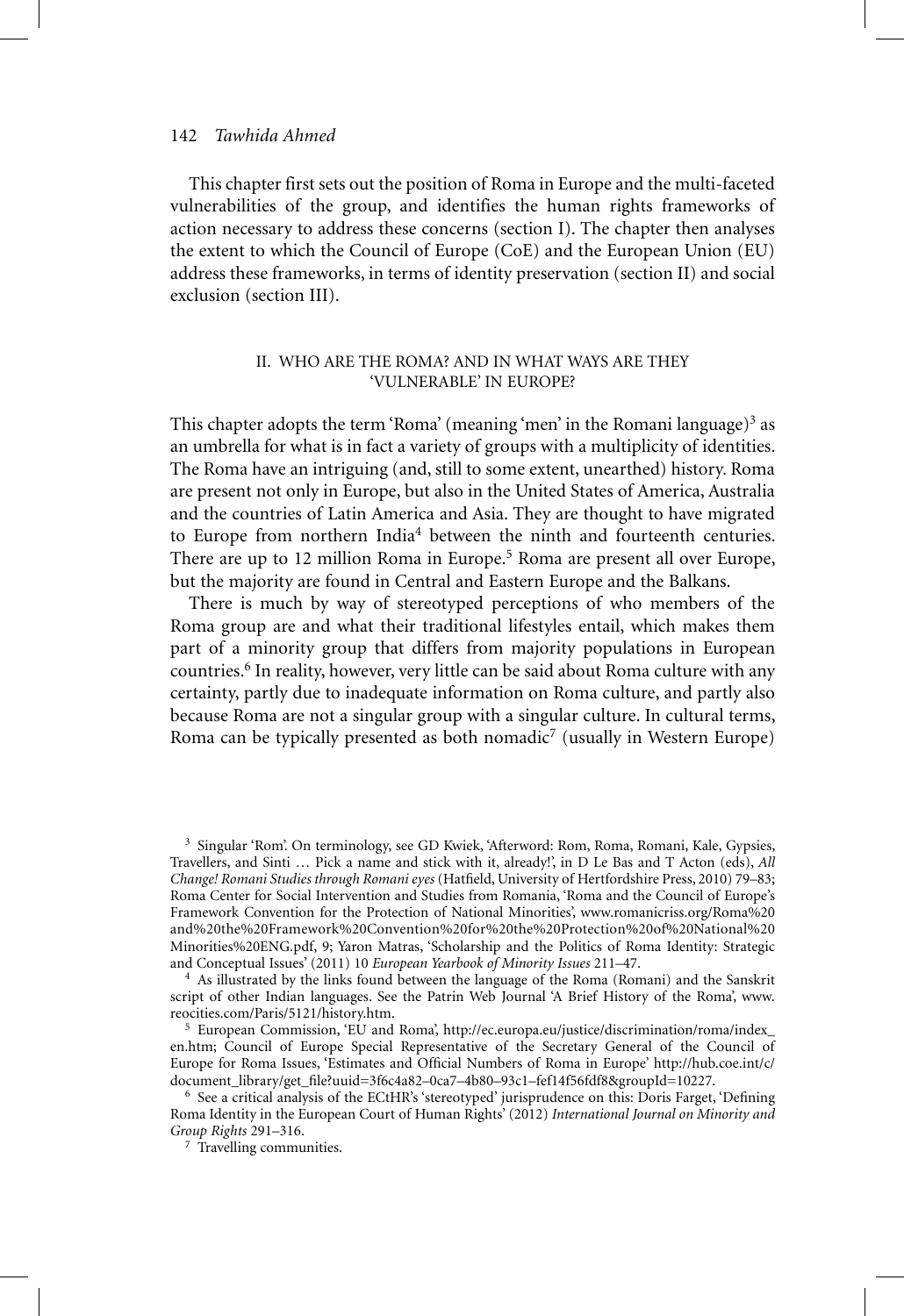and sedentary (more common in Central and Eastern Europe);<sup>8</sup> as having tight family and community bonds; using a traditional language;<sup>9</sup> undertaking traditional activities and occupations such as metalwork or woodwork; and practising traditional music, dancing and folklore. In one Council of Europe report of a roundtable discussion, the fact that such perceptions of Roma are stereotypes is confronted.10 The roundtable discussed issues such as inadequate knowledge of Roma culture, as well as the false assumption that Roma culture is singular. Moreover, it raised the issue of whether, for the purposes of identifying Roma as a minority group, characteristics currently attributed to Roma reflect the traditional culture of Roma? The question is important because it is difficult to identify which of the characteristics of Roma lifestyle is part of their cultural heritage and which have developed over time in Europe, as a means of necessity. For example, the idea that nomadism is a firm part of Roma cultural lifestyle is challengeable when we take into account that Roma have historically used travelling in Europe as a means of economic and physical survival and as an escape from political oppression—implying therefore that this is not a traditional cultural trait per se. Relatedly, is it part of Roma cultural identity to prefer to live in travelling sites, or has this equally developed as an adaptation response to the discriminatory and poverty-stricken conditions Roma faced in Europe? Whilst some commentators challenge the certainty of these characteristics as traditional to Roma, there are others who argue that, irrespective of the root of the tradition, Roma culture can now legitimately be described as encompassing these traits, as it is a culture of survival and adjustment.<sup>11</sup>

Given the lack of clarity over what is or is not Roma culture, this chapter favours a default position of self-identification, and one of plurality. Thus, the question of what Roma culture is, is ultimately one that can only be defined by members of the Roma community themselves. It is also something which is likely to differ from country to country and within different Roma groupings themselves. However, whatever the precise nature of Roma cultural traits—which is for members of the Roma themselves to agree upon—it can be broadly agreed that there are differences between the Roma and the majority populations in European states in respect of cultural traditions,<sup>12</sup> language and ethnicity, and also the desire that Roma indicate in preserving their unique identity, and these differences make the Roma a 'minority' group within Europe.<sup>13</sup> The Roma are a 'minority'

8 Roma are presented as both nomadic and sedentary groups in the ECtHR's jurisprudence: see

 $\frac{9}{9}$  Many Roma still speak Romani, eg Vlach Roma in Romania and Hungary.

<sup>10</sup> Alexander Raykova 'Report of the Seminar Cultural Identities of Roma, Gypsies, Travellers, and Related Groups in Europe', 15–16 September 2003, www.coe.int/T/DG3/RomaTravellers/archive/ documentation/culture/repseminaronCulturalIdentities\_en.asp, accessed on 28/5/2014.

 $11$  ibid.

<sup>12</sup> Such as solidarity, respect, purity and honour: ibid.

<sup>13</sup> A minority is defined as 'a group numerically inferior to the rest of a population of a State, in a non-dominant position, whose members—being nationals of the State—possess ethnic, religious or linguistic characteristics differing from those of the rest of the population and show, if only implicitly,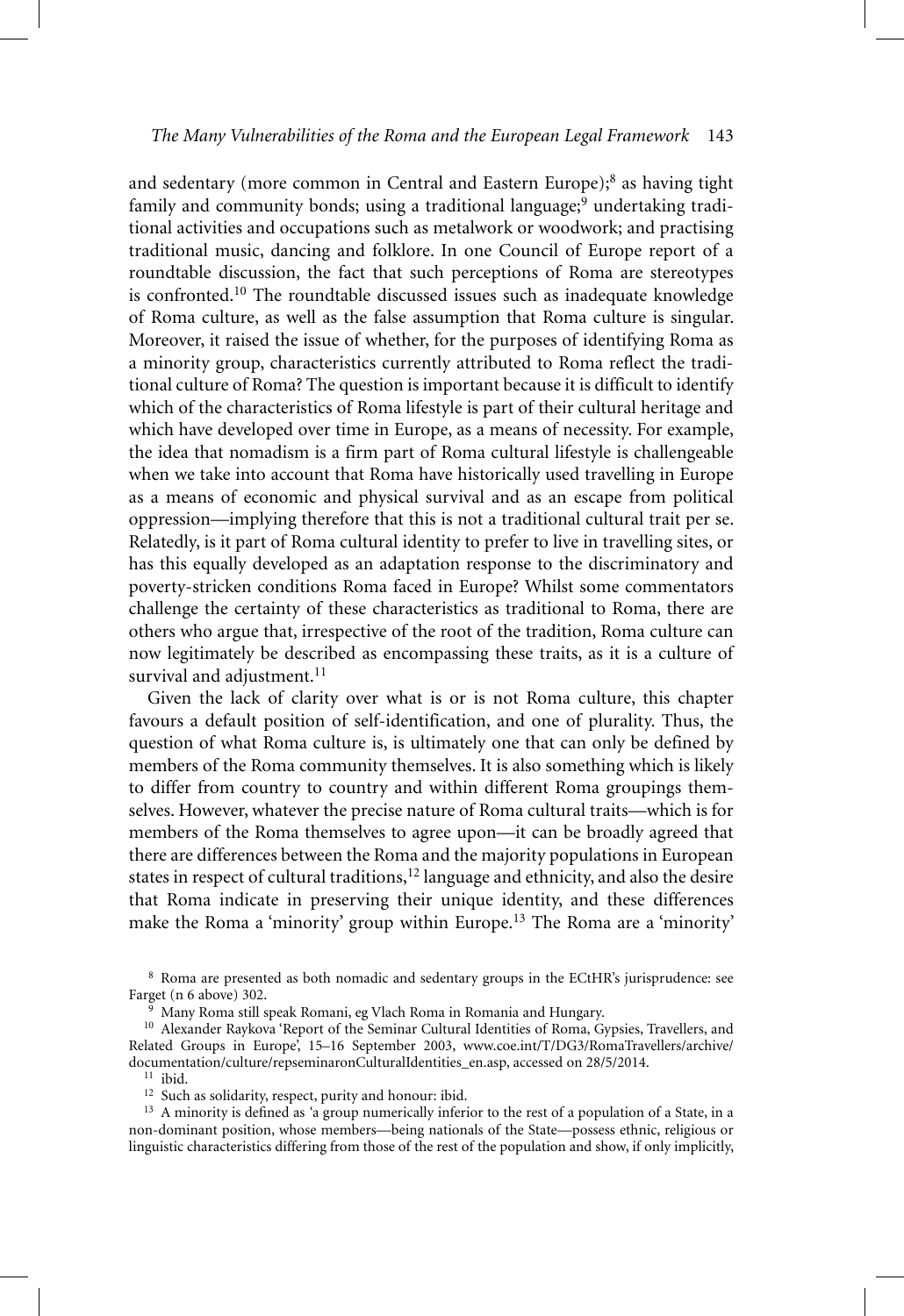in whichever European country they reside in.<sup>14</sup> The Roma are not a 'majority' in any European state, and have no European kin state.

Despite a long presence in Europe, Roma have failed to integrate or find acceptance in European society. They suffer misunderstanding, discrimination, rejection and even persecution. Roma are a vulnerable minority group in Europe in several ways. One aspect of vulnerability for Roma as a minority group is the inadequate framework in European states for respect for the preservation of their minority identity. The traditional languages, travelling nature and lifestyles of Roma are not supported by the law and policy of European states. For instance, the teaching of Roma languages, provision for alternative schooling arrangements for children of travelling Roma families, access to caravan sites, and the general celebration of Roma cultural identity are not found in strong measure in European states. Instead, situations in European countries have contributed to breaking down Roma cultural identity. Indeed membership of the Roma minority has been a positive cause for discrimination. Many Roma do not declare their identity as Roma,15 and Romani is not taught adequately in schools, nor is it a language of instruction.<sup>16</sup> France, Italy and other countries have expelled Roma from travelling sites without providing alternative sites, thus presenting obstacles to the travelling lifestyle of Roma.<sup>17</sup> Amnesty reports that French politicians have been expressly negative about Roma identity:

Some French politicians have said Roma live a 'peculiar lifestyle' and are 'unwilling to integrate'. In September 2013, in an interview with Radio France International, Manuel Valls, the Minister of Interior said: 'Those people [Roma migrants] have lifestyles that are extremely different from ours. For this reason, they should return to Romania or Bulgaria.'18

a sense of solidarity, directed towards preserving their culture, traditions, religion or language': F Capotorti, *Study on the Rights of Persons Belonging to Ethnic, Religious and Linguistic Minorities* (Geneva, UN, 1991). See also J Deschenes, *Proposal Concerning a Definition of the Term 'Minority'* (1985) UN Doc E/CN4/Sub2/1985/31).

<sup>14</sup> They are resident in most European countries—see Council of Europe, Special Representative of the Secretary General of the Council of Europe for Roma Issues, 'Estimates and Official Numbers of Roma in Europe' http://hub.coe.int/c/document\_library/get\_file?uuid=3f6c4a82-0ca7-4b80-93c1-fef14f56fdf8&groupId=10227.

<sup>15</sup> ERRC, Written Comments of the European Roma Rights Centre, PRAXIS and Other Partner Organisations, Concerning Serbia, for Consideration by the Committee on Economic, Social and Cultural Rights at the 52nd Session (28 April to 23 May 2014), www.errc.org/cms/upload/file/serbiacescr-20–march-2014.pdf.

<sup>16</sup> See eg Sigrid Lipott, 'The Roma as Protected Minority? Policies and Best Practices in the EU' (2012) 12(4) *Romanian Journal of European Affairs* 78, 87.

<sup>17</sup> See eg ERRC, 'Written Comments by the European Roma Rights Centre, Concerning Italy, to the Human Rights Council, within its Universal Periodic Review, for consideration at the 20th session (27 October to 7 November 2014)', www.errc.org/cms/upload/file/italy-un-upr-submission-20-march-2014.pdf; ERRC, 'On the Eve of the EU Roma Summit, Respect for the Human Rights of Roma is an unfulfilled Promise', www.errc.org/article/on-the-eve-of-the-eu-roma-summit-respectfor-the-human-rights-of-roma-is-an-unfulfilled-promise/4265; Rob Kushen 'Scapegoating will not solve 'Roma Problem', *The Guardian* www.theguardian.com/commentisfree/libertycentral/2010/ aug/03/scapegoating-roma-problem-europe.

 $18$  Amnesty International, 'France; They said they would have killed us if we stayed', 8 April 2014, www.amnesty.org/en/news/france-they-said-they-would-have-killed-us-if-we-stayed-2014–04–08.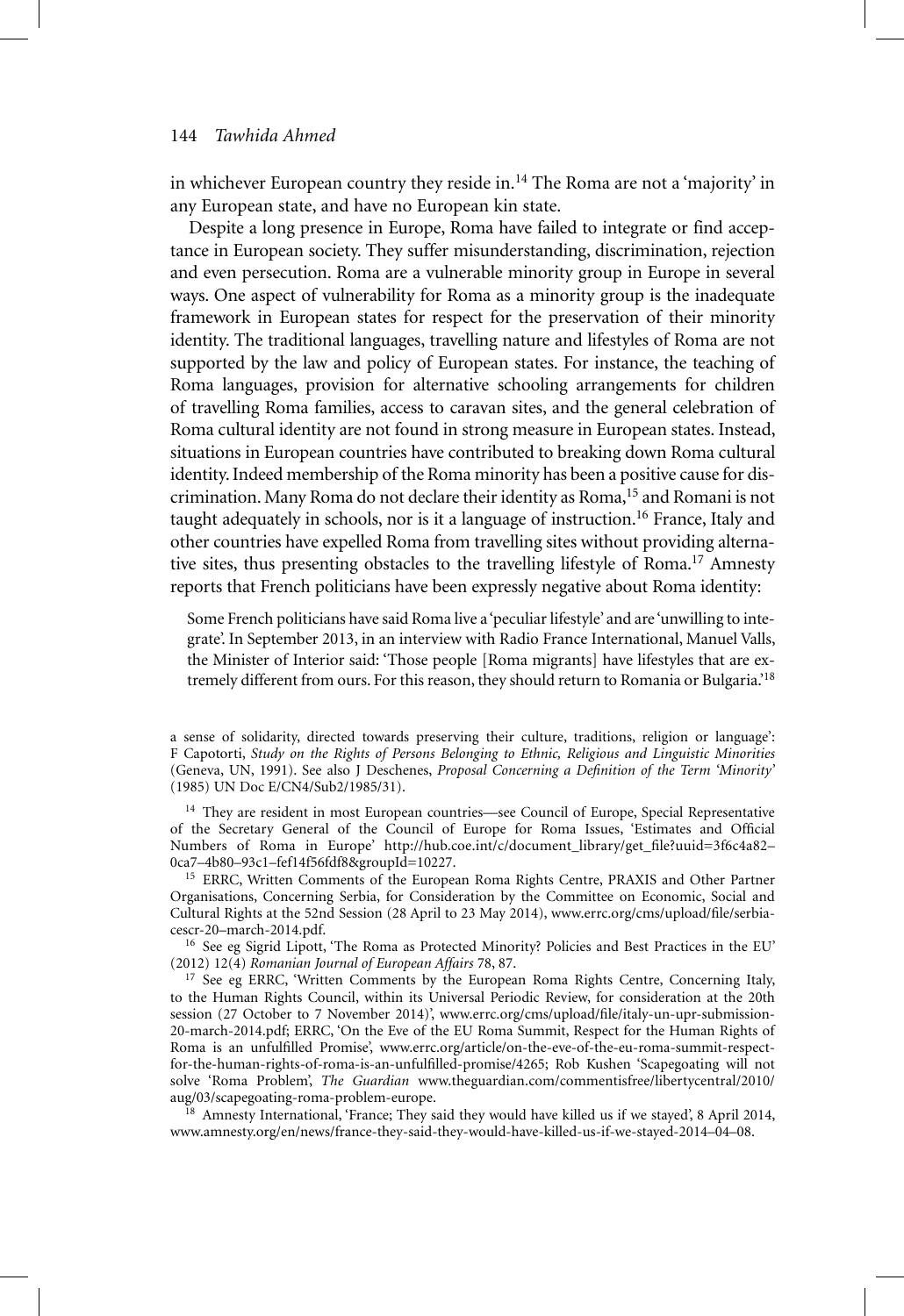Another aspect of vulnerability is that Roma are an impoverished minority group, and in general this has resulted in their social exclusion from the societies in which they live. As a socially excluded group, Roma are marginalised from the rights, opportunities and resources that are available in society. These rights include, but are not limited to economic, social and political participation in society. Each of these will now be discussed in turn. Each has a preservation of minority identity component, in that economic, social and political participation in society can either further or must take into account Roma identity.

Roma are one of the most economically deprived groups in Europe. For Roma as a vulnerable minority group in Europe, there are two concerns with respect to employment: one concern is access to traditional Roma employment for those Roma who still desire it, and the other concern is access to (mainstream) employment. Some Roma engage in, or wish to engage in traditional employment. These traditional occupations allow Roma to travel freely. Examples of this are horse trading, metalwork, brick-making, wood carving and other crafts, door-to-door selling, involvement in arts, music, dance and fortune telling, seasonal labour, fairground operators and other small-scale trading. However, securing employment in traditional fields is not easy, due to the demise and relevance of these occupations in the modern world and the insufficient income that they are likely to, in any case, produce. Consequently, access for Roma to the mainstream labour market is vital to overcoming their economic vulnerability.

However, Roma face ongoing obstacles to accessing mainstream employment because of discrimination from majority populations and also because state policies and actions are poorly designed to encourage and guarantee Roma employment. In addition, problems in accessing mainstream employment result not only from the attitudes of the majority population and weak government practices: Roma also display reluctance to engage in mainstream employment. This may be due to self-protection tendencies aimed at preserving the identity of the group, or reluctance amongst Roma to integrate into mainstream society.

Roma also face concerns regarding their access to other social rights in society. In this context, issues concern adequate access to housing, health care and education, amongst others. The concerns encompass access to these goods within a mainstream structure, but issues also arise as to how to combine access to these goods with identity preservation. For instance, this may include the teaching of Roma languages, history and culture, within mainstream education systems.

Finally, Roma lack political empowerment in Europe—and this is important in terms of the capacity of the Roma to improve their situation in European states. Not only are Roma underrepresented in the political systems of the states in which they live, public authorities neglect Roma concerns at best, and actively persecute Roma at worst. The active participation of Roma is needed to address these concerns.

Policies and laws aimed at improving the situation of Roma will no doubt fall without the active participation of Roma in the identification and elaboration of programs and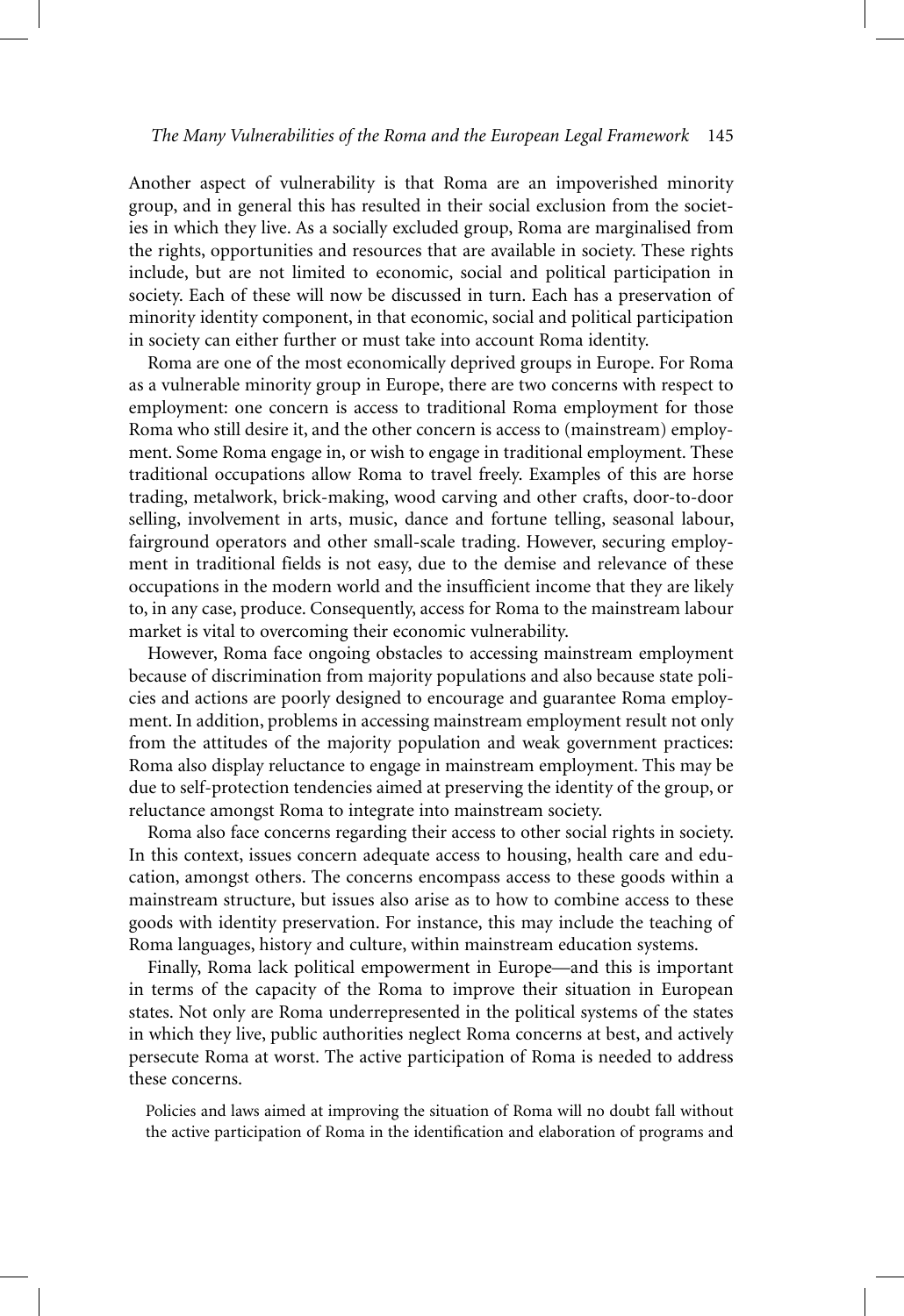projects, and ultimately, their implementation. This means that … Roma must enjoy some form of effective participation in political decision making processes.<sup>19</sup>

From the discussion undertaken in this section, it can be seen that the Roma are a vulnerable minority group in many ways, without the conditions in Europe necessary for for the support of their traditional lifestyles. However, the vulnerabilities of Roma go beyond the framework of preserving their traditional lifestyles, and are intertwined with their general social exclusion from society, including adequate participation in the economic, social and political life of European states.

Addressing these forms of vulnerabilities requires a minority rights and human rights framework to be adopted towards the Roma, enabling policies to focus on the preservation of Roma identity, as well as on increasing the presence of Roma in economic, social and political European society.

Gergely identifies the dual fundamental rights and minority rights concerns of the Roma:

More than any other group, Roma face immediate and pressing problems of systematic exclusion from the societies in which they live, including discrimination in access to education, employment, health care and goods and services, for which legal redress is rarely forthcoming. Yet Roma are targeted in part because they form a separate community—a community which has been historically marginalized and prevented from developing according to its own interests.<sup>20</sup>

And Mirga and Gheorghe identify that dealing with this is not only a question for the majority society and the public authorities. The Roma themselves have decisions to make and a role to play in determining the course of their future:

The desire of the Roma to maintain their identity and to be different is a basic human right. The problem, however, is how to maintain a traditional identity and culture while facing the challenges of modernity … The Roma face the basic dilemma of either maintaining traditional differences, which contribute to their different and unequal treatment, or accepting the need for change and modernization, which may help them gain equality but may also alter their identity.21

There are thus compromises to be made in addressing Roma concerns in Europe, and these compromises require a balance to be struck between the goals of human rights protection for Roma and integration (including, but not limited to economic, social and political participation in society), and support for the preservation of Roma identity. The next sections examine the role of European international institutions—namely the Council of Europe and the

<sup>&</sup>lt;sup>19</sup> OSCE High Commissioner on National Minorities, Report on the Situation of Roma and Sinti (2000), p 128.

<sup>20</sup> Roma Center for Social Intervention and Studies from Romania, 'Roma and the Council of Europe's Framework Convention for the Protection of National Minorities', www.romanicriss. org/Roma%20and%20the%20Framework%20Convention%20for%20the%20Protection%20of%20 National%20Minorities%20ENG.pdf, p 7.<br><sup>21</sup> A Mirga and N Gheorghe, 'The Roma in the Twenty-First Century: A Policy Paper', Project on

Ethnic Relations, www.per-usa.org/1997–2007/21st\_c.htm, p 23.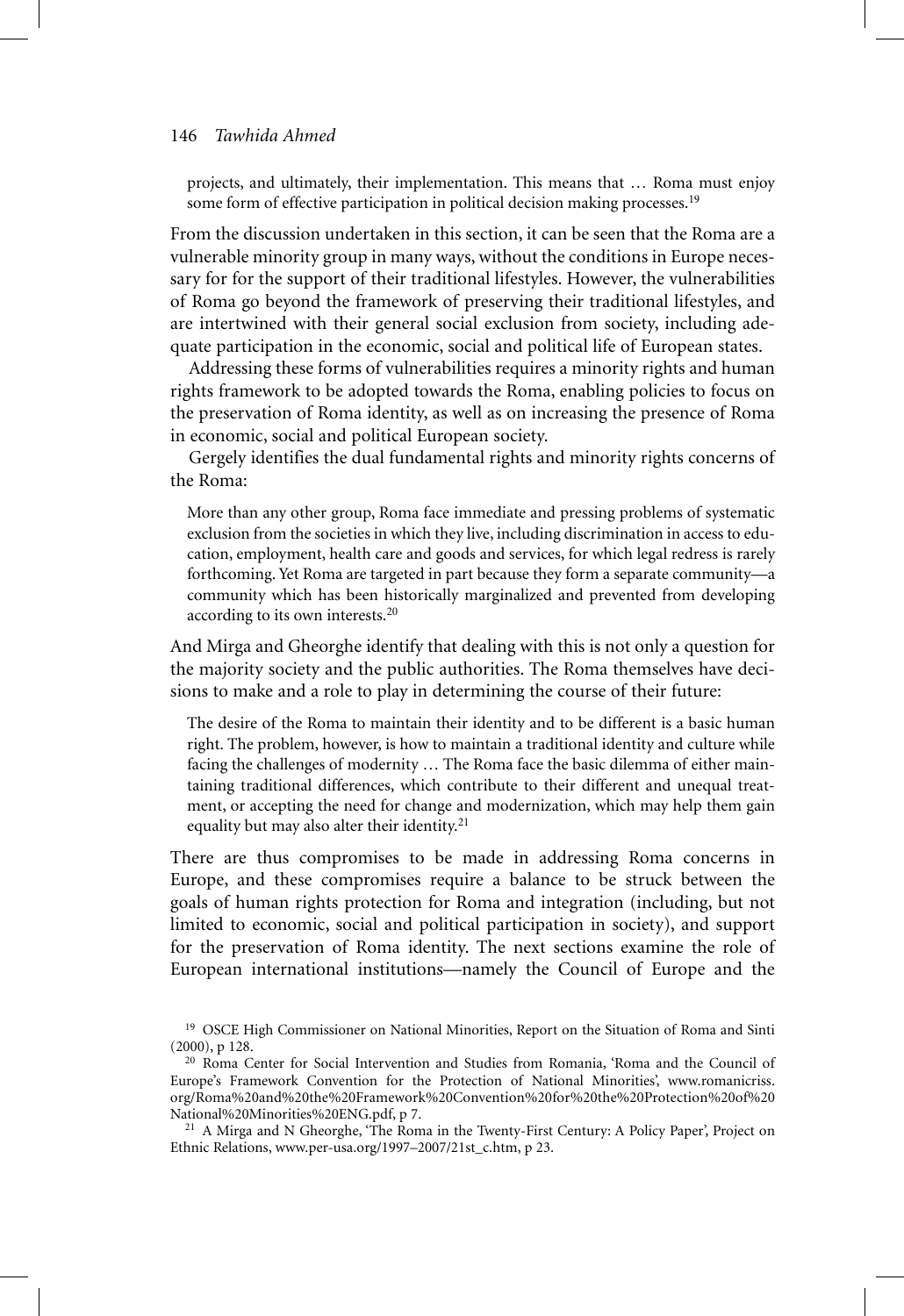European Union—in achieving these goals. Section II begins with examining the preservation of Roma identity and section III analyses social inclusion strategies.

#### III. THE PRESERVATION OF ROMA IDENTITY

#### **A. The Council of Europe**

The Council of Europe's primary vehicle for human rights protection is the European Convention on Human Rights (ECHR). The Convention does not, however, contain a provision on minority identity protection. It has therefore been unable to adequately or explicitly secure minority identity preservation (although there is some related case law, discussed below). Nonetheless, as an expression of the importance that the Council of Europe gives to minority identity protection, in 1995 it adopted the Framework Convention for the Protection of National Minorities (FCNM).<sup>22</sup>

The Advisory Committee to the FCNM firmly extends the scope of the FCNM to Roma by actively addressing Roma issues within its jurisdiction, $23$  and many states willingly accept Roma as falling within the minorities protected by the instrument.24 The FCNM has a number of provisions explicitly concerning the preservation of identity and the Advisory Committee to the FCNM has also placed pressure on states to ensure that due regard is given to the wishes of Roma to maintain their cultural identity. Under Article 3, members of national minority groups are permitted the right to freely choose to be treated or not to be treated as such and under Article 5 states are required to undertake to promote the conditions necessary for the maintenance and development of cultural identity, and to avoid measures of assimilation against the will of the minority. Other provisions pertain to, for instance, freedom of religion (Article 8); language preservation (Articles 9, 10, 11, 14); minority education institutions (Article 13).

The Advisory Committee also addresses explicitly the issue of identity preservation of Roma. For instance, in its Opinion on Romania's first State Report, it asks Romania to 'emphasise the cultural identity of the Roma, particularly in the

24 Eg, UK, Hungary, Czech, Slovakia, Moldova. See Roma Center for Social Intervention and Studies from Romania (n 20 above).

<sup>&</sup>lt;sup>22</sup> Generally on the FCNM, see Charlotte Altenhoener, 'Review of the Monitoring Process of the Council of Europe Framework Convention for the Protection of National Minorities' (2011) 10<br>European Yearbook of Minority Issues 461–68.

<sup>&</sup>lt;sup>23</sup> See for example, Advisory Committee on the Framework Convention for the Protection of National Minorities, Commentary on Education under the Framework Convention for the Protection of National Minorities, Strasbourg, 2 March 2006, ACFC/25DOC(2006)002; Advisory Committee on the Framework Convention for the Protection of National Minorities, Commentary on the Effective Participation of Persons Belonging to National Minorities in Cultural, Social and Economic Life and in Public Affairs, Adopted on 27 February 2008, ACFC/31DOC(2008)001, Strasbourg 5 May 2008. See also Roma Center for Social Intervention and Studies from Romania (n 20 above).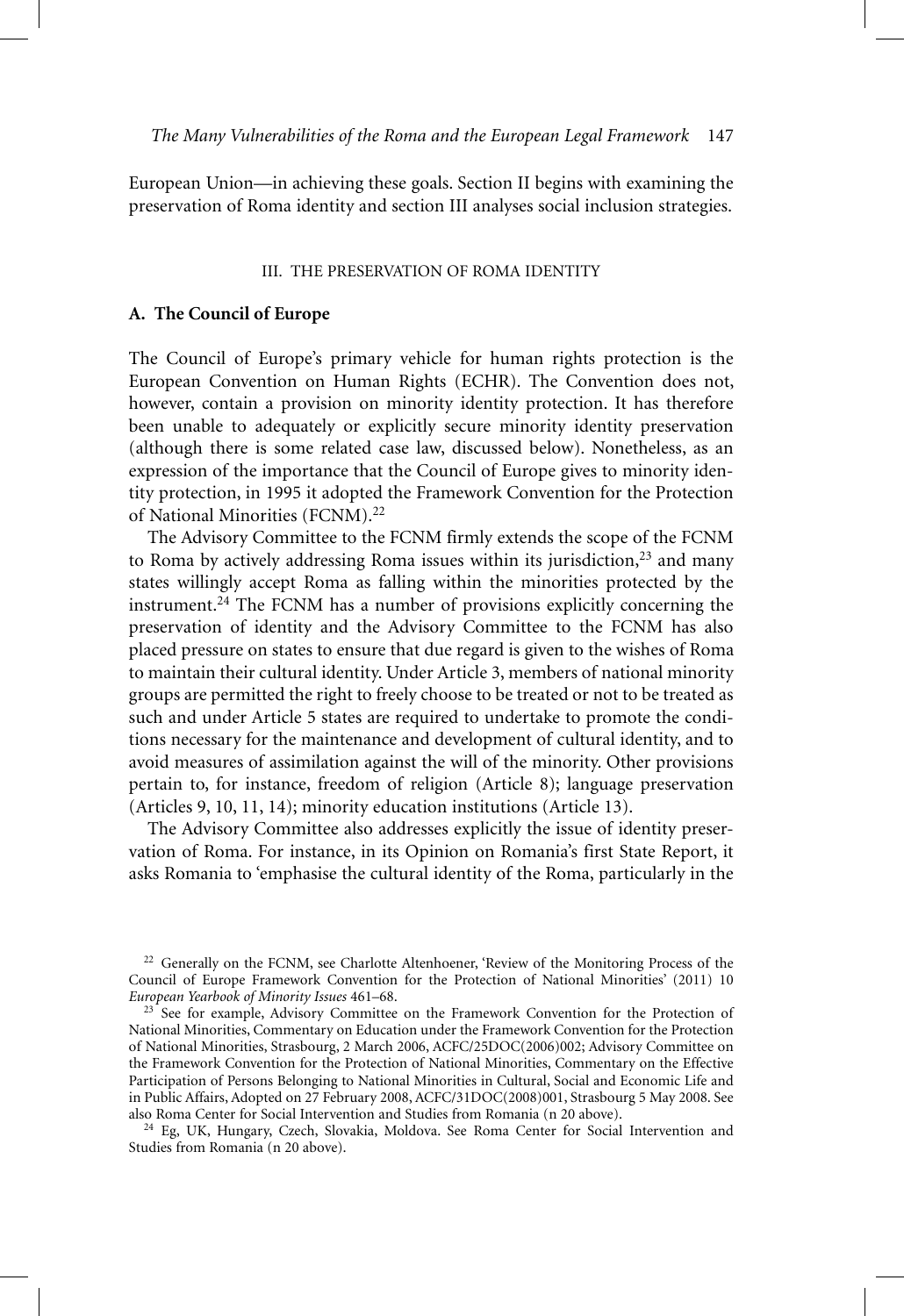educational field, and support their traditional crafts'25 and asks the government to devise new initiatives for the promotion of inter-cultural dialogue (paragraph 33). The Committee praises a law which permits use of a minority language in dealings with local authorities in areas where more than 20 per cent of the population constitute a minority group (paragraph 49) but notes that there is no provision in the education system for instruction in Romani, despite the size of the Roma population in Romania (paragraph 63). In its Opinion on Italy's first State Report,<sup>26</sup> the Advisory Committee raises concerns about the shortcomings of the existing statutory provisions in Italy for safeguarding the identity and culture of Roma27 and takes particular care to ensure that Roma ought to come within the confines of the FCNM, despite having no association with a given territory in Italy (paragraph 16). It highlights the lack of broadcasting in Romani (paragraph 47) and the need to accentuate the language and culture of Roma in the education system (paragraph 55).<sup>28</sup>

The importance of discussing explicitly the need for identity preservation should not be underestimated. The Opinions of the Advisory Committee are supported by the mechanism of state visits that the Committee undertakes when drafting its Opinion. Dunbar notes that the Advisory Committee has been particularly proactive in its role.<sup>29</sup> However, at the same time, the FCNM lacks a strong judicial enforcement mechanism to place any real pressure on states.

The European Charter for the Protection of Regional and Minority Languages (ECRML) is another relevant instrument falling within the bracket of 'specific identity preservation' tools. Examples of relevant provisions of the Charter concern the promotion of the use, maintenance and development of minority languages (Article 7), eg through use of the language in education (Article 8), before the judiciary (Article 9), before public authorities and in other public services (Article 10) and the creation or functioning of media outlets in the language (Article 11), as well as facilitating the language in cultural activities and facilities, such as libraries (Article 13), and not limiting the use of the language in economic and social life (Article 13) and finally to promoting the language in transfrontier exchanges (Article 14).

The Romani language falls within the parameters of the Charter, as it is a language which has been spoken over a long period of time in European states,  $30$ but having no territorial base, only some parts of the Charter (not connected to

<sup>25</sup> Advisory Committee Opinion on Romania, Adopted on 6 April 2001, para 31.

<sup>&</sup>lt;sup>26</sup> Advisory Committee Opinion on Italy, Adopted on 14 September 2001.

<sup>27</sup> Executive summary, p 2.

<sup>&</sup>lt;sup>28</sup> See further on comments made by the Advisory Committee: Roma Center for Social Intervention and Studies from Romania (n 20 above).

<sup>&</sup>lt;sup>29</sup> Robert Dunbar, *Comparative Study of the Working Methods and Conclusions of the Committee of Experts of the European Charter for Regional or Minority Languages and the Advisory Committee of the Framework Convention for the Protection of National Minorities* (Strasbourg, Council of Europe, 2005).

 $^{\rm 30}$  It thus corresponds to the explanations given to the Charter, Explanations to the Charter, para 31.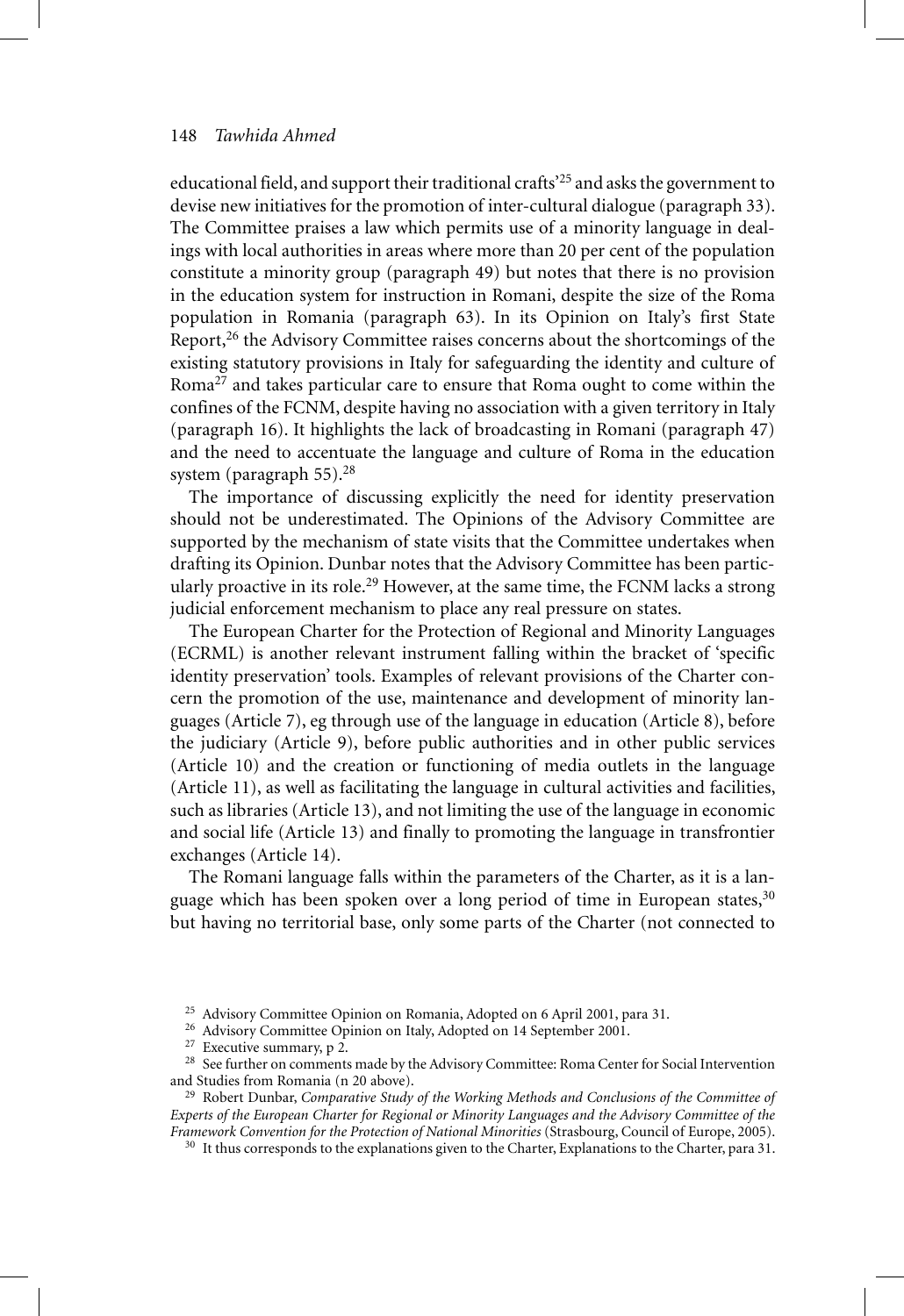a territorial base) will be relevant to it.<sup>31</sup> On top of this, it is not clear what the content of the protection for the Romani language will be, because although states parties are bound by Part II of the Charter, they select which of the obligations in Part III they wish to commit to. Romania for example applies Part II obligations only to Romani.32 Dunbar highlights the shortcomings of the ECRML in this respect, where the focus of Part II measures has been the elimination of discrimination, and not the preservation of a language per  $se^{33}$  and moreover, the protection of Roma extended only to those Roma who spoke a language protected by Part II of the Charter.<sup>34</sup>

Thus, measures aimed at preserving languages are the focal point of the Charter, and hence it is a targeted instrument for identity preservation for Roma. Examples of this focus in the Romania report include the Committee noting the existence of the National Centre for the Culture of the Roma, which has a central objective of preserving and promoting the Roma culture and language (paragraph 46); noting the use of Romani language in administration and the police (paragraph 58) and in education (paragraph 77) and requests that Romania provides further information on how they promote Romani in economic and social life, and to what extent Romani can be used before judicial authorities. All of these points are identity preservation points.<sup>35</sup>

Outside of the system of the FCNM and ECRML, the Council of Europe undertakes little in terms of activities specifically targeting Roma identity preservation. The case of *Munoz Dias* does directly concern the preservation of an aspect of Roma identity. In *Munoz Diaz v Spain*36 the Court held that not granting a survivor's pension to the spouse of a Roma man, where their marriage was valid within their own traditions (although there was no marriage according to Spanish law) was a breach of Article 14 ECHR together with Article 1 of Protocol 1 concerning the right to possession. This case relates to identity preservation in that it recognises a particular aspect of Roma identity—marriage according to Roma cultural traditions.

Aside from this, a greater proportion of CoE jurisprudence and activities is actually geared towards the social inclusion of Roma and thus will be addressed in section III below.

<sup>&</sup>lt;sup>31</sup> Explanations to the Charter, paras 36–37.

<sup>&</sup>lt;sup>32</sup> Application of the Charter in Romania, 1st Monitoring Cycle, Report of the Committee of Experts on the Charter, 19 June 2012, ECRML (2012) 3, para 7.

<sup>33</sup> See for eg in relation to Hungary, Dunbar, *Comparative Study* (n 29 above), 27.

<sup>&</sup>lt;sup>34</sup> Dunbar quotes that this was the case for only 30 per cent of the Roma community in Hungary: Dunbar, *Comparative Study* (n 29 above), 28.

<sup>35</sup> For more detailed analysis of the ECRML and the Romani language, see Vesna Crnic-Grotic, 'Developments in the Field of the European Charter for Regional or Minority Languages in 2011' (2011) 10 *European Yearbook of Minority Issues* 469–85.

<sup>36</sup> *Munoz Diaz v Spain* (1982) Series A no 44, 4 EHRR 34.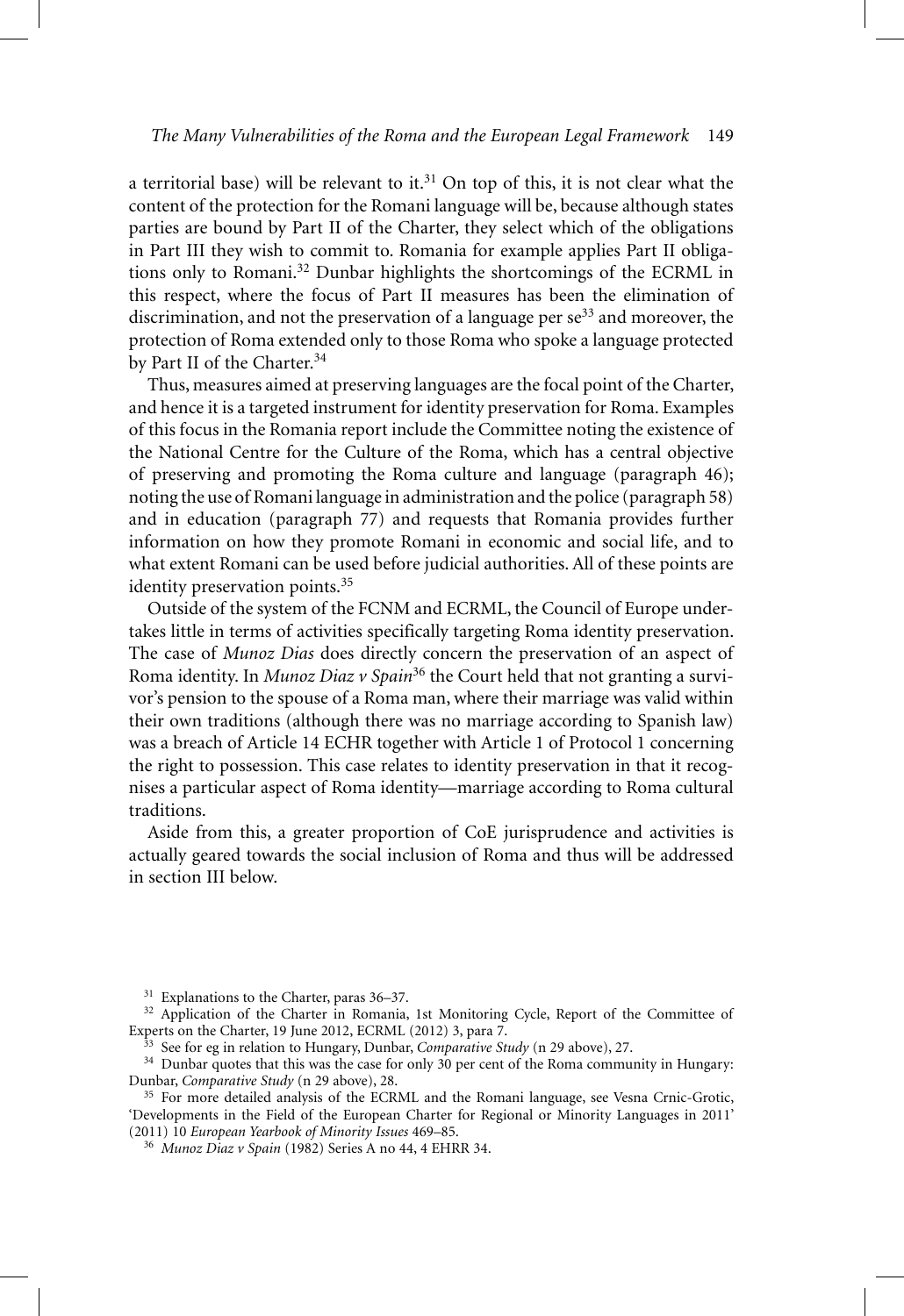#### **B. The European Union**

Preservation of minority identity in the EU is, by comparison with the CoE, more limited. The EU is the more disadvantaged institution because it has no minority identity protection instrument and no power which provides it with the competence to act in the field.

The most significant provision relating to minority protection in the EU is Article 2 TEU. According to this provision, the EU is declared to be founded on 'respect for … the rights of persons belonging to minorities.' Although this is not a competence provision, it acknowledges the fundamental and distinguished role of minority protection in EU identity, according to it the status of a founding value. A breach of Article 2 values by EU member states may lead to the potential investigation of an EU member state's actions under Article 7 TEU and may, inter alia, lead to the suspension of that state from the Union (in reality, Article 7 TEU will rarely be invoked). Article 2 TEU is also supported by new Article 49 TEU, which for the first time moves the achievement of minority protection as a condition of accession to the EU from a political to a legal obligation. Thus, Article 2 TEU, with its supporting provisions, arguably demonstrates the explicit importance given to minority protection as a key aspect of the EU project. Nonetheless, as a declaration of a value, it does not provide the EU with the authority to act for the preservation of Roma identity.

A limited form of competence is found in the field of EU cultural diversity. Article 166 TEU enables the EU to support and supplement the actions of the member states in the field of education, whilst respecting their cultural and linguistic diversity. Article 167 TEU enables the EU to contribute to the flowering of the cultures of the member states. Article 22 EUCFR also proclaims that 'The Union shall respect cultural, religious and linguistic diversity'. The competences within the Treaty provide the basis for the EU's funding programmes which supported cultural and linguistic diversity in the EU, including Culture 2000 and Culture  $2007-13$ ,<sup>37</sup> and an Intercultural Dialogue since  $2007$ ,<sup>38</sup> which are programmes which fund projects on the ground of promoting cultural diversity and cultural dialogue in the EU. These schemes have conducted some activities which can contribute to the preservation of Roma identity. For instance, the Khamoro Festival is an annual week-long festival in Prague which celebrates Roma culture;<sup>39</sup> another project sought to revive the interest of young Roma in

<sup>37</sup> European Parliament and Council (2000) Decision 508/2000/EC 00 establishing the Culture 2000 programme, [2000] OJ L63/1; European Parliament and Council (2008) Decision 1352/2008/ EC amending Decision 1855/2006/EC establishing the Culture Programme (2007 to 2013) [2008] OJ L348/128.

<sup>&</sup>lt;sup>38</sup> European Commission, 'Creative Europe', http://ec.europa.eu/culture/policy/strategic-framework/intercultural-dialogue\_en.htm. Promotion of intercultural dialogue is also a key priority of the European agenda on culture (COM (2007) 242).

<sup>39</sup> See further www.khamoro.cz; European Commission, *EU Projects in Favour of the Roma Community*, Exhibition Catalogue (Brussels, European Commission, 2010) 20.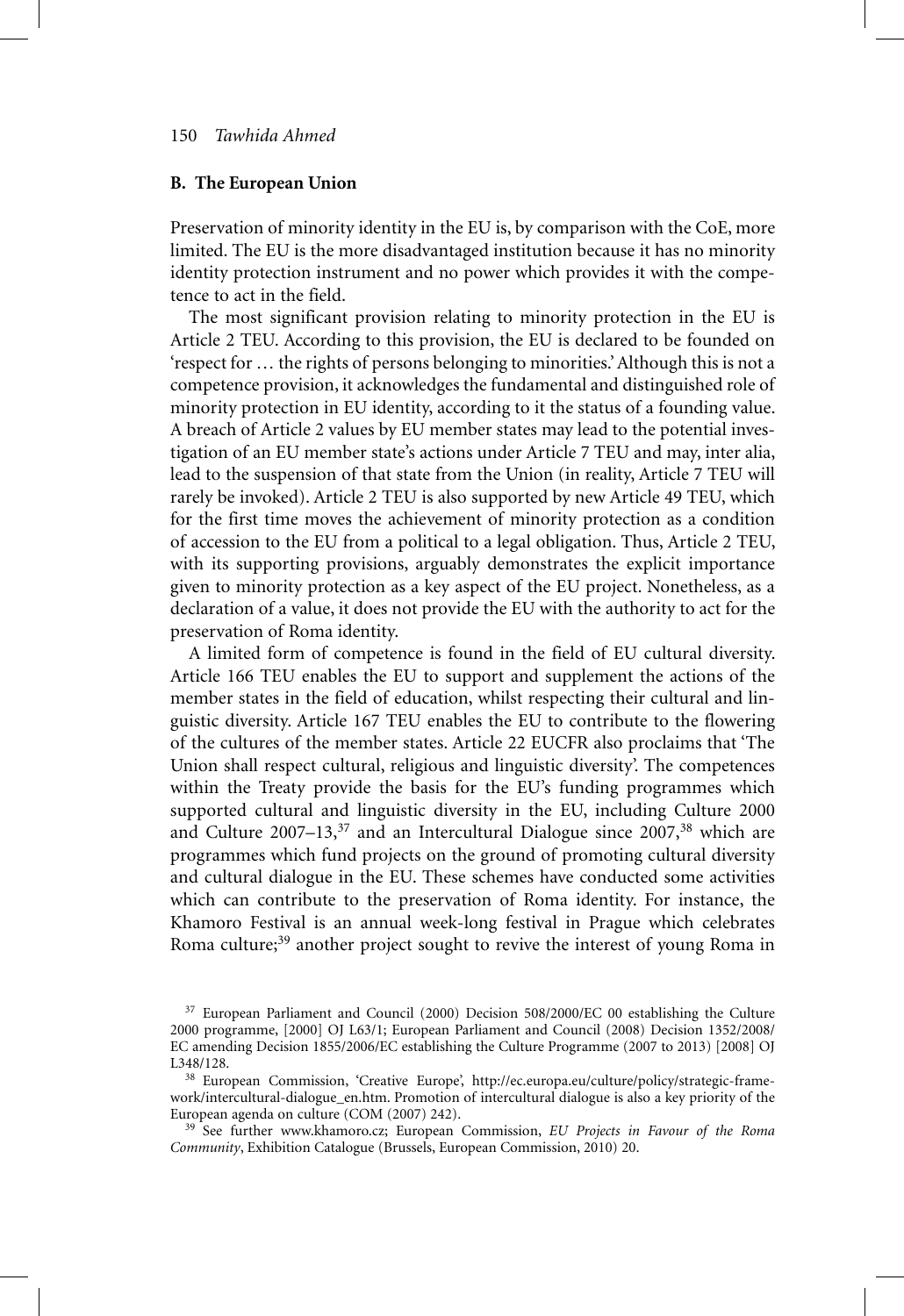their own traditions and cultures;<sup>40</sup> and RomFashion trained Romani women to design, sew and market traditional Roma clothing.<sup>41</sup> In recent years, the EU has developed a European Summit and Roma platform for addressing the EU-wide hardship Roma face, with a focus on Roma inclusion and integration.<sup>42</sup> However, in this section of the chapter, it is important to note that the Platform is not intended to focus on issues of preservation of Roma identity.

#### IV. SOCIAL EXCLUSION OF ROMA

#### **A. The Council of Europe**

The ECHR does not include provisions relating to rights to economic participation in society. Its European Social Charter 1961 (ESC), which was revised in 1996, however, concerns, amongst others, employment rights in Europe, in the majority of provisions from Articles 1 to 31. It also harbours a general provision on non-discrimination on grounds of, inter alia, race, colour, national extraction or social origin, and association with a national minority.43 Whilst the ECHR does not mention employment explicitly, the ESC provides quite detailed employment rights such as the right to work (Article 1); just conditions of work (Article 2); safe and healthy work conditions (Article 3); fair remuneration (Article 4); vocational training (Article 10); social security (Article 12); and rights relating to migrant workers (Articles 18 and 19).

The ESC also provides social rights, such as the right to health, social security, social and medical assistance, social welfare services, the social legal and economic protection of the family and children and young persons, protection against poverty and social exclusion, and housing.44 Adding to this, the ECHR provides protection for the private, home and family life of individuals (Article 8 ECHR) and Article 3 prohibits inhumane and degrading treatment. Political rights are covered both by the ECHR (Article 10 on freedom of expression, Article 11 on freedom of association and assembly) and its Protocol 3, Article 1 on the right to vote.

Between the provisions of the ECHR, ESC and Protocol 3, the CoE therefore covers the rights to economic, social and political participation in society. With respect to the Roma, it has been most active in the field of social participation and this has taken place mainly through the ESC, with limited coverage through the ECHR. The ESC, which operates a collective complaints mechanism, has enabled activist groups to bring several complaints on behalf of Roma. The ESC has taken

 $43$  Art E.

44 Arts 11–17; 30–31.

<sup>40 &#</sup>x27;Cultural Heritage from People to a United Europe', in ibid 26–27.

<sup>41</sup> In ibid 34.

<sup>42</sup> Started in 2008: European Commission, 'Roma Summits', http://ec.europa.eu/justice/ discrimination/roma/roma-summits/index\_en.htm and European Commission, 'Roma Platform', http://ec.europa.eu/justice/discrimination/roma/roma-platform/index\_en.htm.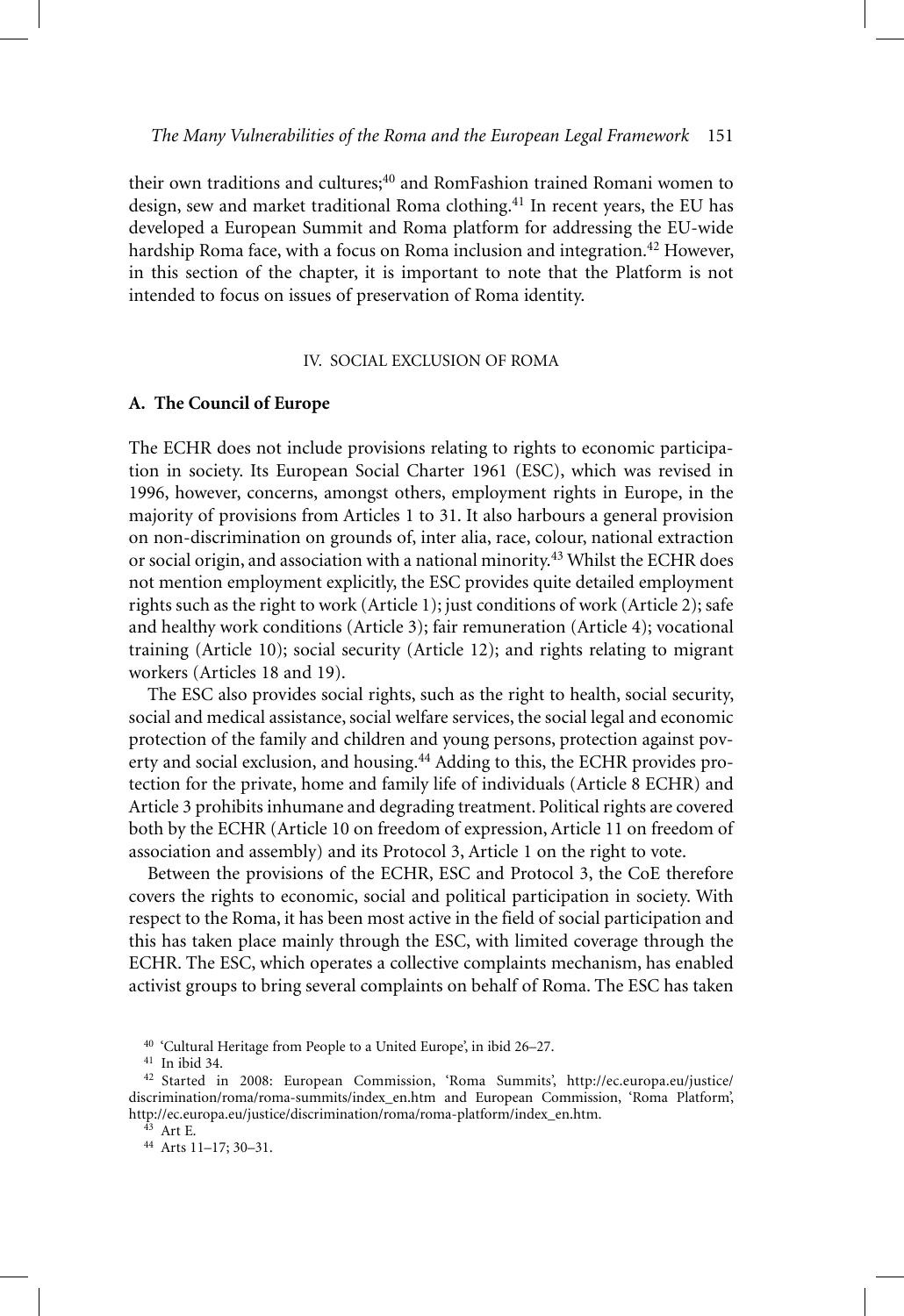a favourable approach to Roma, finding violations of the ESC in almost all cases, concerning issues such as expulsion of Roma from France, inadequacy of Roma traveller sites, unacceptable living conditions on these sites, inadequate access to housing and other social benefits, inadequate access to education for Roma children and access to healthcare, and use of racist propaganda which contributes to the social exclusion of Roma.<sup>45</sup>

Despite these successes, the ESC does not have access to the strong judicial enforcement mechanism of the ECHR. Nonetheless, there have been some cases under the ECHR which have helped Roma by requiring that the implementation of ECHR rights take into account the vulnerability of Roma as a minority group in Europe. In *Connors*, the ECtHR held that in enforcing policies on the use of travelling sites, the state must take into account the needs and different lifestyles of Roma as a minority group.46 In addition, deplorable living conditions that Roma were forced to endure following the burning of their villages, was held to amount to degrading treatment.47 In *Nachova v Bulgaria*, the Court held that allegations of discrimination by the police needed to be investigated where the Roma are concerned.48 In *DH and Others v Czech Republic*, the Court recognised indirect discrimination as a concept and applied this to Roma children who were automatically placed in schools for low achievers.49 The Court found that the number of Roma in these schools raised a concern of indirect discrimination. The Orsus case<sup>50</sup> built on this, when it held that Roma children who had been placed in Roma-only classes had been discriminated against, because the state failed to take into account the background of the children as Roma. In this regard, the state was at fault in not providing language support, and in relying on parents' consent to separate classrooms, where Roma parents are generally unable to weigh up all the relevant factors before giving their consent. The same concern was also applied in *Mizigarova*51 to criticise the permanent sterilisation of a Roma women who was in labour—the Court took into account that there are shortcomings in

<sup>45</sup> Complaint No 64/2011 *European and Travellers Forum v France*, Decision on merits 24/1/2012; Complaint No 62/2010 *International Federation of Human Rights (FIDH) v Belgium*, Decision on Merits 21/3/2012; Complaint No 67/2011 *Medecins du Monde-International v France*, Decision on Merits 11/9/2012; Complaint No 46/2007 *ERRC v Bulgaria*, Decision on Merits 3/12/2008; Complaint No 58/2009 *Centre for Housing Rights and Evictions (COHRE) v Croatia*, Decision on Merits 25/6/2010; Complaint No 63/2010 *European Council of Police Trade Unions (ESP) v COHRE (Portugal)*, Decision on Merits 28/6/2011; Complaint No 61/2010 *ERRC v Portugal*, Decision on Merits 23/4/2010.

<sup>46</sup> *Connors v United Kingdom* (2005) 40 EHRR 189. For analysis, see Farget (n 6 above).

<sup>47</sup> *Moldovan et al and others v Romania* (2005) 44 EHRR 16. 48 *Nachova and Others v Bulgaria* (2006) 42 EHRR 43. See also *Cobzaru v Romania* (2005) 47 EHRR 10. In *Nachova* and *Cobzaru*, previous incidents indicating anti-Roma attitudes by state officials were sufficient to trigger this investigation duty. However, in subsequent cases, the Court narrowed its protection by requiring that incidents related to the specific case at hand, *Soare et al and others v Romania* App no 24329/02 (ECtHR, 22 February 2011); *Carabulea v Romania* App no 45661/99 (ECtHR, 13 July 2010); *Mizigarova v Slovakia* App no 74832/01 (ECtHR, 14 December 2010).

<sup>49</sup> *DH and Others v Czech Republic* (2008) 47 EHRR 3. 50 *Oršuš and Others v Croatia* (2011) 52 EHRR 7, ECtHR (Grand Chamber).

<sup>51</sup> *Mižigarova v Slovakia* App no 74832/01 (ECtHR, 14 December 2010).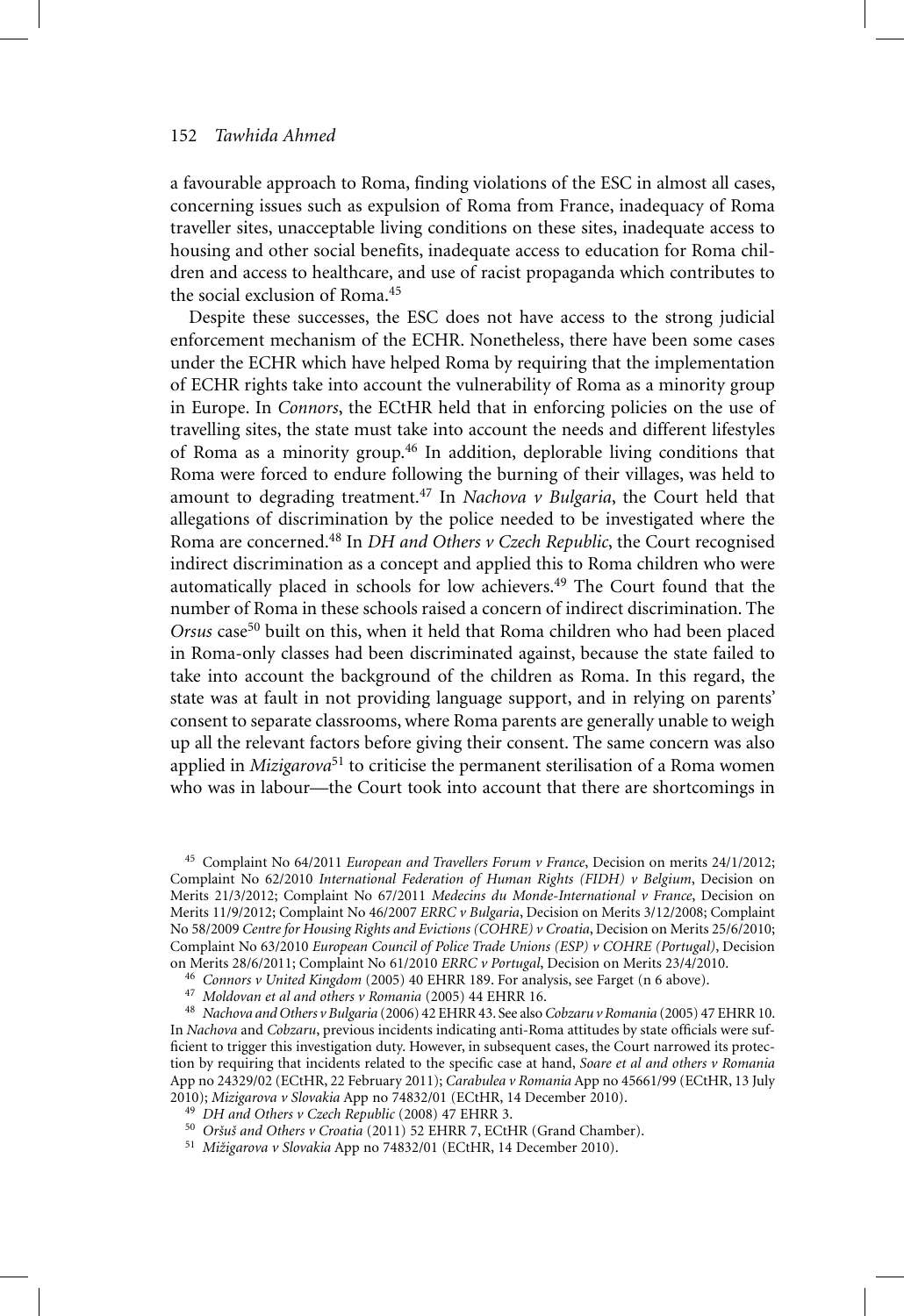relation to sterilisation legislation and that Roma as a vulnerable group are liable to be particularly affected.52 In *Aksu v Turkey*, the Court recognises negative stereotyping as a human rights issue (although ultimately finding no breach of the  $ECHR$ ).  $53$ 

A final strand of the CoE contribution to tackling the social exclusion of Roma—adding to ESC and ECHR jurisprudence—is the CoE's activities. The Committee of Experts on Roma and Travellers was appointed in 1995 as the first CoE body to review the situation of Roma in Europe and to assist the CoE member states in this respect. There is also a Special Representative of the Secretary General for Roma issues, which was created in 2011. Through these and other mechanisms, the CoE, inter alia, celebrates international Roma day (8 April); runs the ROMED programme, which trains Roma to act as mediators between the Roma and public authorities); holds an international Roma Women's day conference; and runs ROMACT which helps governments—through peer learning, guidance, coaching and mentoring—to develop policies towards Roma inclusion.

With respect to political participation, the CoE has had less of an impact than it has in respect of economic and social participation, although it has also been active in this field. In particular, it supports organisations which seek to promote or represent Roma. This includes the European Roma and Travellers Forum (ERTF) which was set up in 2004 and brings together national Roma federations and international Roma organisations to promote Roma rights and monitor respect for them; the Forum for European Roma Young People (Feryp) which is an international NGO supporting the representation of Roma young people; and the International Roma Women's Network (IRWN), set up in 2003 to tackle specific concerns of Roma women.54 The CoE has been less involved in adjudicating on Roma political rights. The ECtHR has adjudicated one case relating to the political rights of Roma. In this case, the Roma applicant successfully contested a rule in Bosnia and Herzegovina which only entitled ethnic Bosniaks, Serbs and Croats to be elected members of the Presidency and House of Peoples of Bosnia and Herzegovina.<sup>55</sup> Finally, the FCNM has issued a commentary on political participation of minorities.<sup>56</sup>

<sup>52</sup> For further discussion of many of these cases, see Bill Bowring, 'Protecting Minority Rights through an Individual Rights Mechanism: The Strasbourg Court and some Significant Developments to June 2012', (2011) 9 *European Yearbook of Minority Issues* 437–60 and K Henrard, 'The Council of Europe and the Rescue of Roma as a Paradigmatic Case of Failed Integration? Abstract Principles versus Protection in Concreto' (2011) 10 *European Yearbook of Minority Issues* 271–316.

<sup>53</sup> *Aksu v Turkey* App nos 4149/04, 41029/04 (ECtHR, 15 March 2012).

<sup>54</sup> The Council of Europe: Protecting the rights of Roma, file:///G:/RESEARCH/EU%20Roma%20 chapter/CoE/roms\_en.pdf.<br><sup>55</sup> Sejdic and Finci v Bosnia and Herzegovina (2009) ECHR 2122, ECtHR (Grand Chamber).

<sup>56</sup> Advisory Committee on the Framework Convention for the Protection of National Minorities, Commentary on the Effective Participation of Persons Belonging to National Minorities in Cultural, Social and Economic life and in Public Affairs, SCFC/31DOC(2008)001.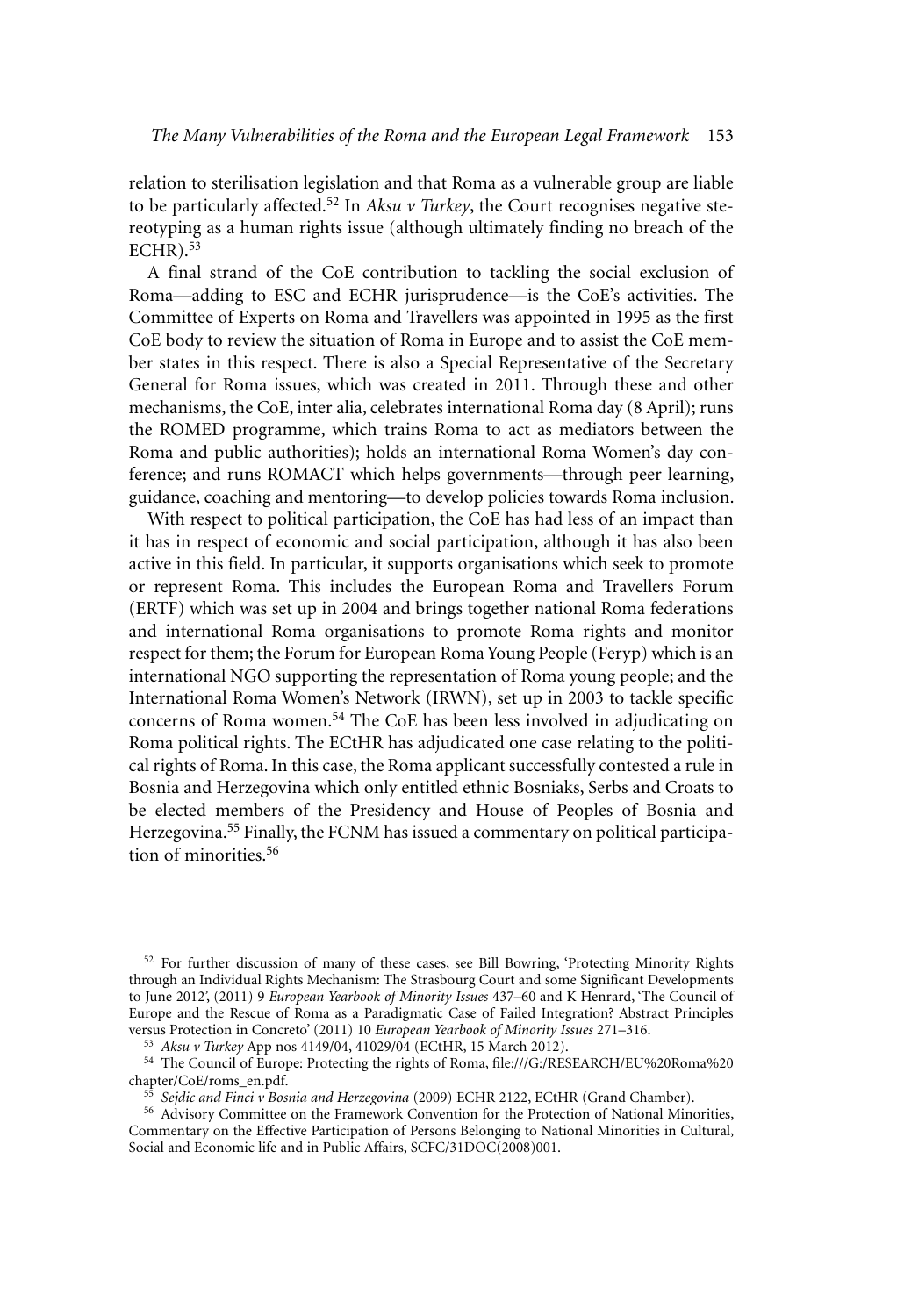#### **B. The European Union**

Just as the CoE has prioritised economic participation through the ESC, the EU first and foremost also acts in the field of economic participation, given the internal market focus of the EU project. Under EU law, every EU citizen has the right to work in another EU member state without facing discrimination on grounds of nationality. This includes members of Roma who are EU citizens.57 The EU strengthens this provision by requiring that such persons may also not be denied opportunities because of their race or ethnic origin (Race Directive)<sup>58</sup> or because of their membership of a national minority group (Article 21 EU Charter of Fundamental Rights (CFR)). Under the Race Directive, Roma may not be discriminated against in relation to conditions for access to employment, vocational training, employment and working conditions or membership of work-related organisations.59 These legally binding sources of law provide a robust form of protection for Roma in seeking employment opportunities. The Race Directive and the CFR also apply to Roma who seek work within their own member states, and thus Roma need not move between EU member states in order to obtain these benefits.

The EU complements these provisions with strategies to promote the employment opportunities of Roma. Articles 145–50 TFEU govern the EU's activities in the promotion of employment. On the authority of these articles, the EU may, in various ways, support the member states in achieving high employment rates domestically and therefore across the EU. The legal basis (establishing a non-harmonising coordinating role for the EU) led to the development of the European Employment Strategy<sup>60</sup> and endorses a soft law mechanism that takes the best practices of the various member states and uses them as benchmarks in order to enhance the performance of all member states in reaching certain goals (the open method of coordination). This method does not impose legal obligations on member states.<sup>61</sup> However, where Roma are concerned, it combines usefully with the EU's goals in the field of non-discrimination In this regard, the EU has placed significant emphasis on the Roma. Evident of this is the dedicated programmes and funding for Roma, which is not the case with other vulnerable groups in Europe. The strategy consists of both policy guidance and funding for national bodies involved in increasing employment levels in their country.<sup>62</sup>

61 Lisbon European Council, 23/24 March 2000.

 $62$  European Commission, Report on the Implementation of National Roma Integration Strategies, SWD (2014) 121 final p 5.

<sup>57</sup> Art 45 TFEU; Directive 2004/38 EU Citizens Directive.

<sup>58</sup> Directive 2000/43/EC.

<sup>59</sup> Art 3 Race Directive.

<sup>60</sup> There are four features of the European Employment Strategy, as found in Art 128 ECT: 1) The employment guidelines outline a general set of objectives for all the member states. 2) National Action Plans are formulated for each member state. Funding is provided to assist in meeting those aims. 3) The Joint Employment Report of the EU and each member state is issued. 4) The Council may issue country-specific recommendations, as additional guidelines.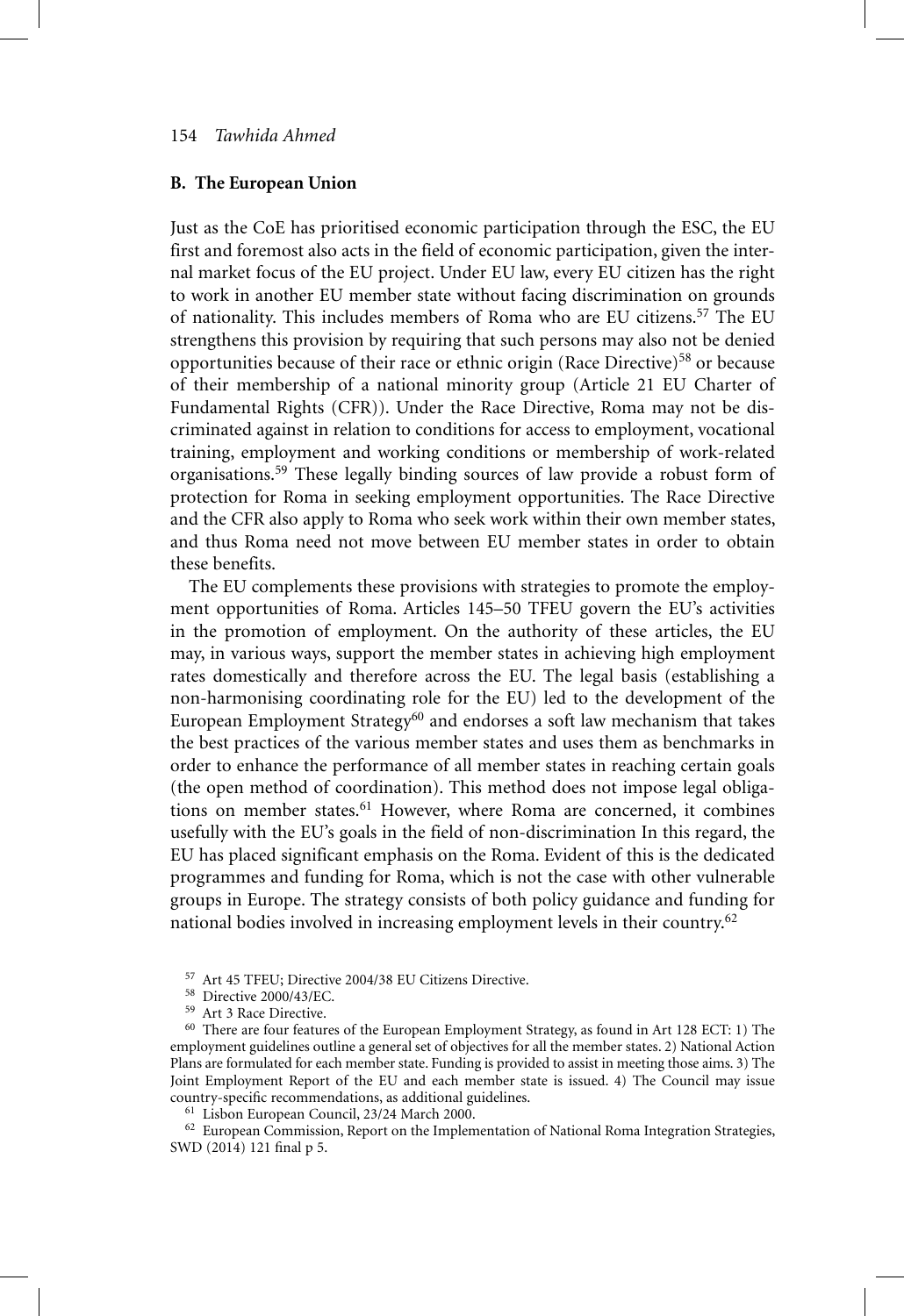#### *The Many Vulnerabilities of the Roma and the European Legal Framework* 155

On the policy guidance side, in 2011, the European Commission adopted an EU Framework for National Roma Integration Strategies,<sup>63</sup> focusing on four key areas: education, employment, housing and healthcare. The policy requires member states to outline how each state intends to progress in the four areas up to 2020. National contact points have been set up in each country and the Commission oversees member states' strategies and overall progress in the key areas. In its 2014 report on the implementation of the strategy, the Commission assessed all four areas and provided its recommendations for further progress. In relation to employment, the Commission was quite critical, noting that the expected outcomes were not reached from the initiatives implemented to date and that there still lacked systematic national measures in place to tackle Roma employment difficulties.

As well as policy guidance, the European Commission provides financial assistance to the member states in order to enable them to accomplish the aims of EU employment policy. Examples include TRAVELCOM, which provided skills to Roma to enter the employment market; a project to promote the vocational training of Roma; Youngbusiness.net, which offers business support to young Roma; and Acceder, which links Roma jobseekers directly with employment service providers.<sup>64</sup>

Due to the generally poor economic situation of minorities like the Roma, the possibilities within EU law for inclusion of Roma within the mainstream labour market are extremely important. Any EU action which offers Roma the chance of economic participation, contributes towards that right. The proviso is that, where Roma wish to preserve their identities, EU action on economic participation is conducted within a framework which allows for such. In this latter regard, the EU does not fare so well. Despite the regard it shows for minority protection in Article 2 TEU, it does very little to promote traditional Roma occupations in the field of employment.<sup>65</sup> Thus, Roma vulnerability in employment is addressed by the EU, but Roma vulnerabilities with regard to their identity preservation in employment is not.

Participation for Roma in the social life of society has also been emphasised within the EU's policies and activities. The EU's Race Directive requires that Roma are not discriminated against on grounds of race or ethnic origin, in relation to social protection, including social security and healthcare; social advantages; education; and access to and supply of goods and services which are available to the public, including housing.<sup>66</sup> In addition to the context of non-discrimination,

<sup>63</sup> COM (2011) 173 final [2011] OJ L76/68; followed by Council Recommendation of 9 December 2013 on effective Roma integration measures in the member states [2013] OJ C378/01. 64 See European Commission, *EU Projects in Favour of the Roma Community* (n 39 above); and

European Commission, Report on the Implementation of National Roma Integration Strategies, SWD  $(2014)$  121 final.

<sup>&</sup>lt;sup>65</sup> Nonetheless it has done so on ad-hoc occasions, such as a project teaching Roma women how to sew traditional Roma clothing. Above, n 32.

<sup>&</sup>lt;sup>66</sup> Art 3 Race Directive.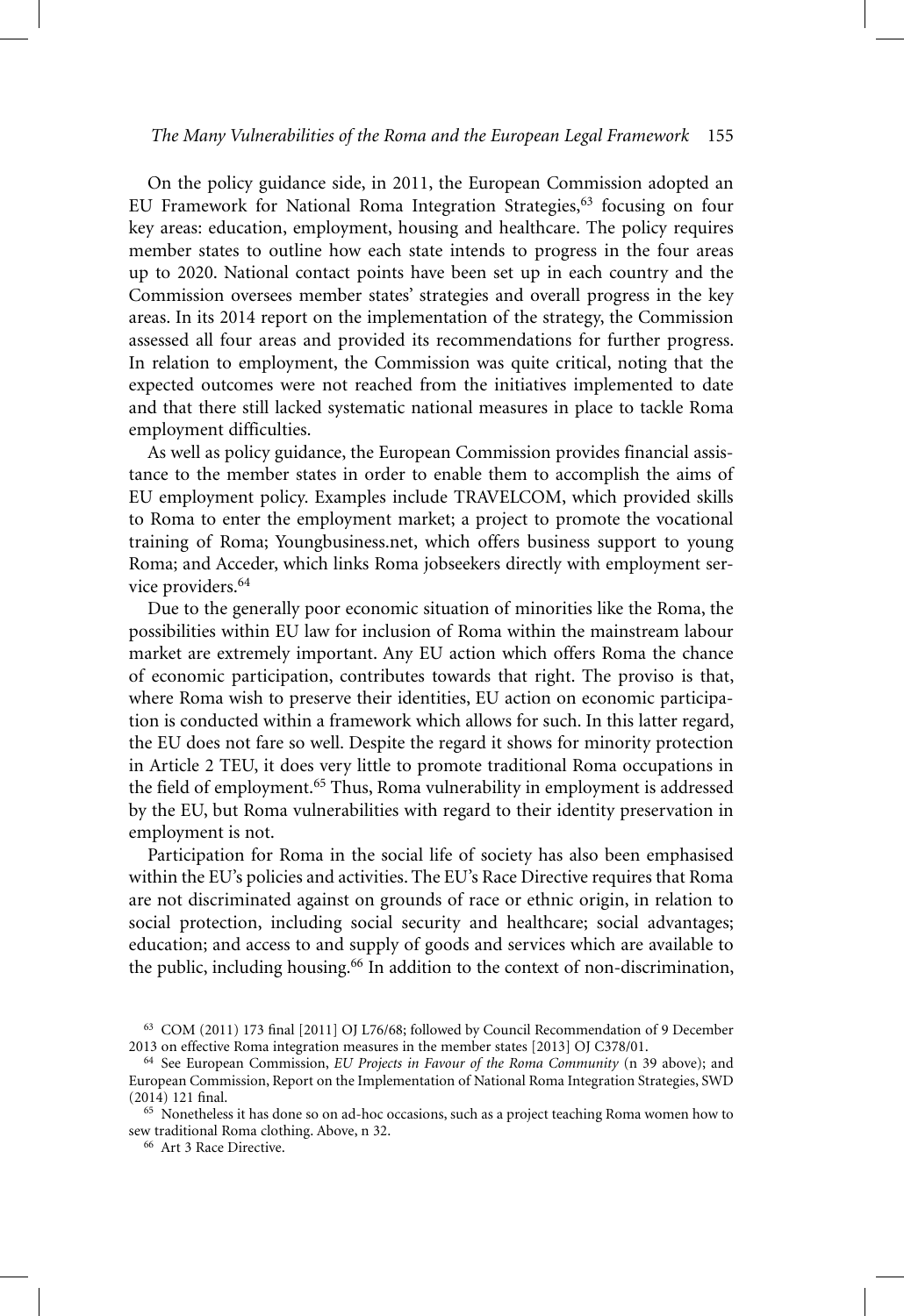the Treaty provides the EU with competence on social policy per se, including to combat social exclusion.<sup>67</sup> The EU's employment strategy is thus now complemented by the social inclusion strategy. Originally a feature of the European employment strategy, the latter strategy has developed in its own right. The areas of education, housing and healthcare feature within the Roma-specific strands of EU policy, namely within the European Commission's 2011 framework on Roma integration, noted earlier.<sup>68</sup> In 2014, the Commission reported that member states' initiatives on the ground had led to an improvement in access to early childhood education for Roma, but calls for education systems to be more inclusive and tailored to the needs of Roma, to tackle segregated schooling and reduce the number of Roma early school leavers.<sup>69</sup> The Commission highlights that very little progress has been made in the area of health, $70$  and that housing interventions have often been the weakest area of member states' national integration strategies.<sup>71</sup> Where discriminatory treatment is not being sufficiently reduced, the Commission has opined that this is due to lack of implementation of legislation and policy, rather than gaps in legislation.<sup>72</sup> The Commission accordingly calls for better implementation.

In terms of improvement in the situation of the political participation of Roma in society, the EU, like the CoE, is again weakest in this field. EU law guarantees EU citizens political rights when they move to other member states.<sup>73</sup> However, what Roma require is political representation. There is no defined EU law and policy in this field, and just like the CoE, the EU has promoted this field to a minimum degree. It does however, recognise the need for the political mobility of Roma by acknowledging that effective impact of policies on Roma depends upon Roma involvement at all stages of the process.<sup>74</sup>

#### V. CONCLUSION

This chapter has analysed the engagement of the European international legal framework with the position of Roma as a vulnerable minority group on the European territory. It has been seen that Roma face challenges both in terms of requiring minority-specific identity preservation, and also measures to tackle their economic, social and political exclusion from European society. In summary, although framing Roma as a 'minority group' in relevant documents and policies,

<sup>67</sup> Art 153(1)(j) TFEU.

<sup>68</sup> European Commission, *EU Projects in Favour of the Roma Community* (n 39 above).

<sup>69</sup> European Commission, Report on the implementation of the EU Framework for National Roma Integration Strategies COM (2014) 2009 final p 3.

 $70$  ibid p 6.

 $71$  ibid p 8.

 $72$  ibid p 9.

<sup>73</sup> Eg the right to vote and stand in elections, Arts 20 and 22 TFEU.

<sup>74</sup> European Commission (n 1 above), p 47.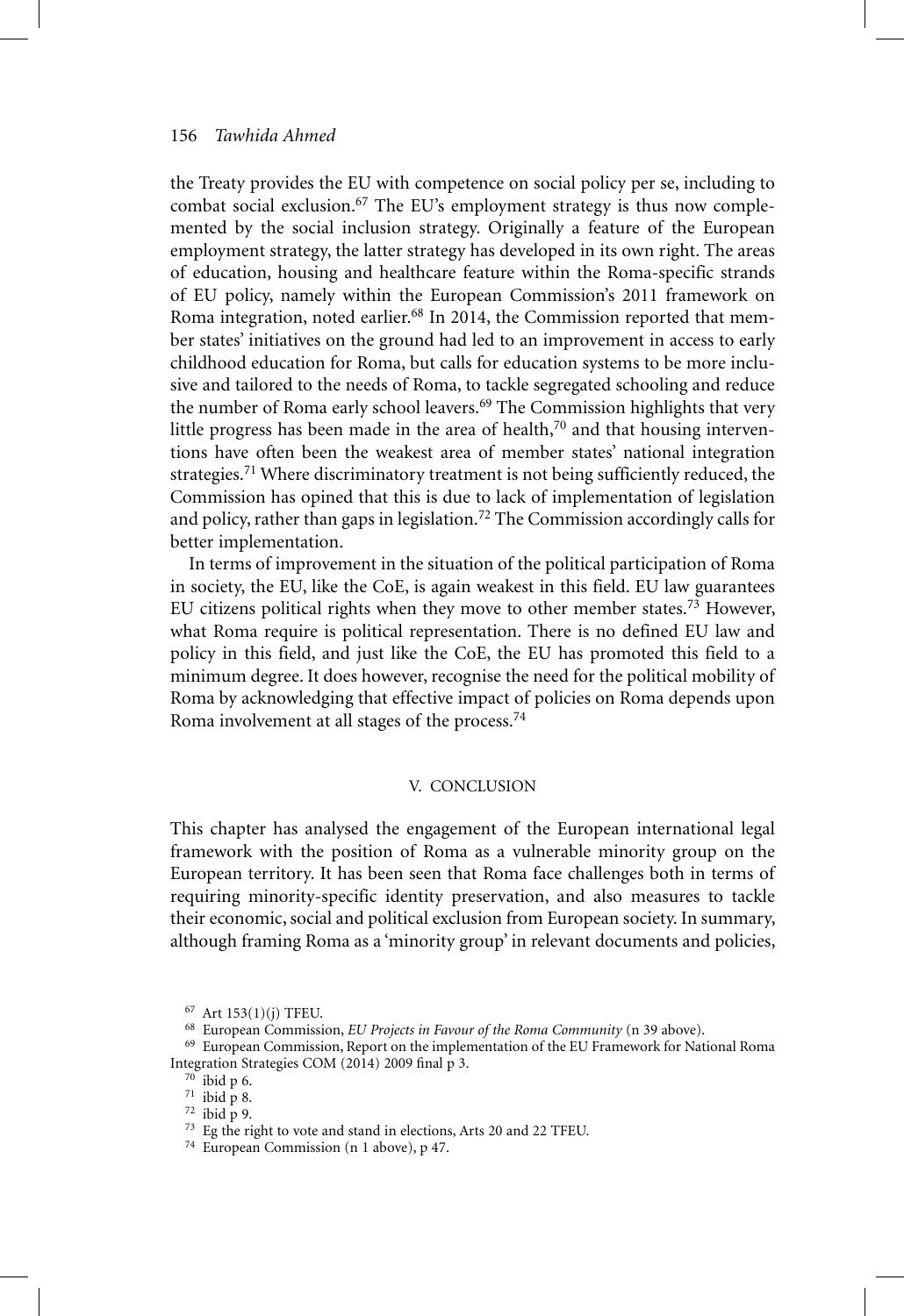both the CoE and the EU have sought to tackle the social exclusion of Roma within an inclusion, human rights or discrimination framework, rather than a preservation of identity framework. Policies or activities relating to the preservation of identity have been established, but these have not been the predominant focus of these European organisations.

As a result, neither of the European organisations analysed here have adequate frameworks for the protection of Roma identity. The CoE is the most developed in standard-setting, through the FCNM and the ECRML. Both of the monitoring mechanisms of these instruments have addressed Roma identity, although these mechanisms remain generally weak forms of enforcement. The EU fares less well in standard-setting, but has been more active in project funding relating to the celebration and promotion of Roma cultural identity. It may therefore be viewed as complementing the standard-setting activities of the CoE. However, even if one takes the activities of these two organisations together, the European framework for identity preservation for Roma is inadequate. Both organisations are more active in attempts to integrate the Roma into society, by tackling social exclusion. This was the focus of section III.

Section III indicated that activities for 'inclusion' of Roma are more numerous in the CoE and the EU than activities for Roma identity preservation. Both the CoE and the EU focus first and foremost on the field of economic integration of Roma. Much activity has been conducted, and reports drafted on the employability of Roma. In addition, both organisations have been vocal in condemning, and attempting to cater for, the exclusion of Roma in education, housing, and other social areas. In this regard, the CoE has generally provided better access to judicial enforcement mechanisms for many of these cases, through the European Court of Human Rights (ECHR) and the collective complaints mechanism of the European Social Charter. The EU has been less active in terms of adjudication, although it has legally binding rules which prohibit discrimination, most pertinently in the EU Race Directive. The area of protection with the least progress in terms of legislation, activity and progress on the ground is that of the political inclusion of Roma in European societies. Both the CoE and the EU have neglected this field, when compared to the fields of economic and social participation.

Having said this, for over a decade, the Roma problem has been a targeted feature of the CoE agenda and has received dedicated support in the EU for a number of years too. This is encouraging and was a much anticipated and required action. However, despite the dedication amongst both of the European institutions, Roma remain as vulnerable as ever, with commentators remarking on 'The discrepancy between Europe-wide multilevel efforts for Roma inclusion and the entirely inadequate results of these initiatives.'<sup>75</sup>

75 Kavrokova (n 1 above).